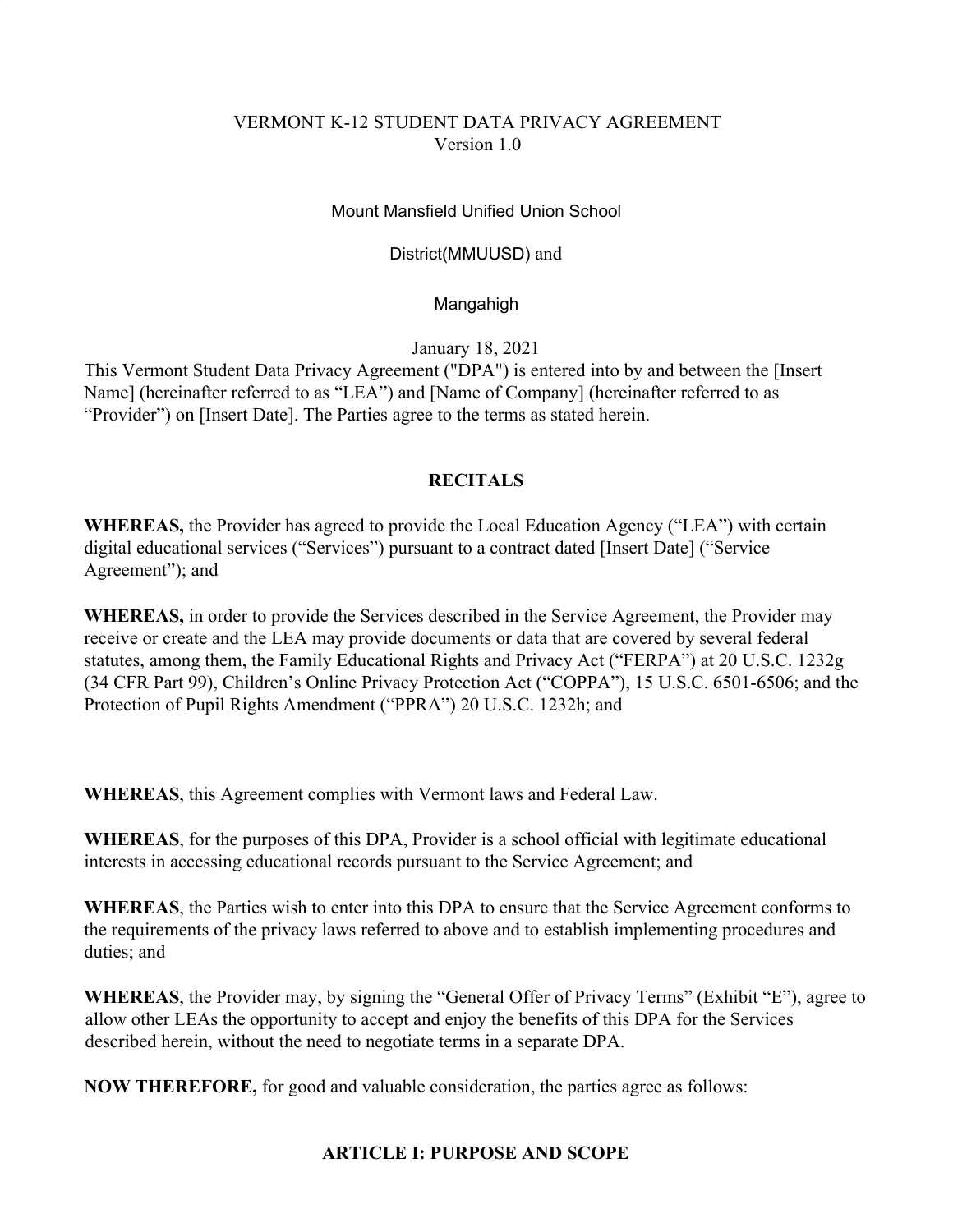**1. Purpose of DPA**. The purpose of this DPA is to describe the duties and responsibilities to protect student data transmitted to Provider from the LEA pursuant to the Service Agreement, including compliance with all applicable statutes, including the FERPA, PPRA, COPPA, and other applicable Vermont State laws, all as may be amended from time to time. In performing these services, the Provider shall be considered a School Official with a legitimate educational interest, and performing services otherwise provided by the LEA. With respect to the use and

Vermont Student Data Privacy Agreement V 1.0 2

maintenance of Student Data, Provider shall be under the direct control and supervision of the LEA.

**2. Nature of Services Provided**. The Provider has agreed to provide the following digital educational products and services described below and as may be further outlined in Exhibit "A" hereto:

Online Computer Software

- **3. Student Data to Be Provided**. The Parties shall indicate the categories of student data to be provided in the Schedule of Data, attached hereto as Exhibit "B"
- **4. DPA Definitions**. The definition of terms used in this DPA is found in Exhibit "C". In the event of a conflict, definitions used in this DPA shall prevail over term used in the Service Agreement.

# **ARTICLE II: DATA OWNERSHIP AND AUTHORIZED ACCESS**

- **1. Student Data Property of LEA**. All Student Data transmitted to the Provider pursuant to the Service Agreement is and will continue to be the property of and under the control of the LEA. The Provider further acknowledges and agrees that all copies of such Student Data transmitted to the Provider, including any modifications or additions or any portion thereof from any source, are subject to the provisions of this Agreement in the same manner as the original Student Data. The Parties agree that as between them, all rights, including all intellectual property rights in and to Student Data contemplated per the Service Agreement shall remain the exclusive property of the LEA. For the purposes of FERPA, the Provider shall be considered a School Official, under the control and direction of the LEAs as it pertains to the use of Student Data notwithstanding the above. Provider may transfer pupil-generated content to a separate account, according to the procedures set forth below.
- **2. Parent Access**. LEA shall establish reasonable procedures by which a parent, legal guardian, or eligible student may review Student Data in the pupil's records, correct erroneous information, and procedures for the transfer of pupil-generated content to a personal account, consistent with the functionality of services. Provider shall respond in a timely manner (and no later than 45 days from the date of the request) to the LEA's request for Student Data in a pupil's records held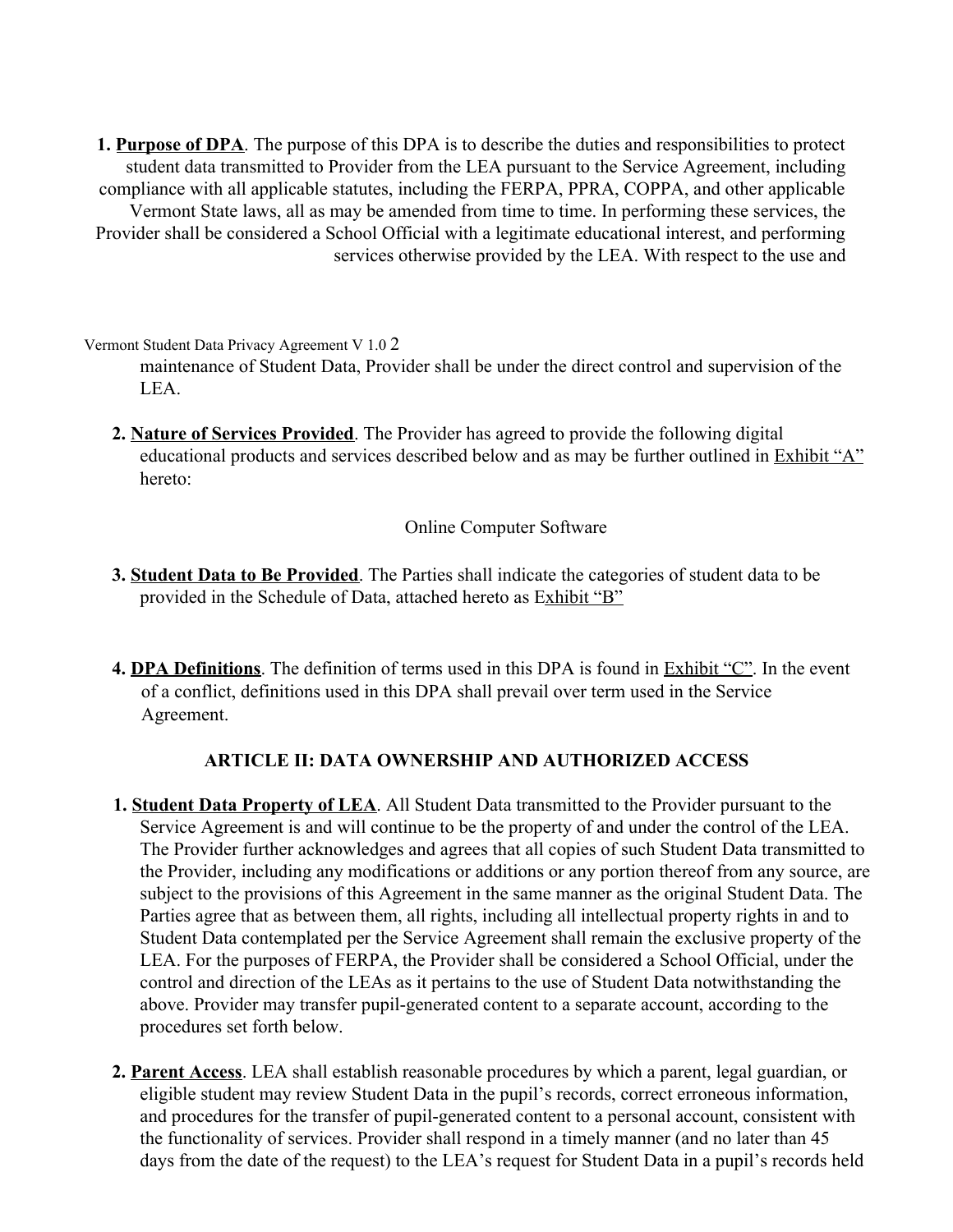by the Provider to view or correct as necessary. In the event that a parent of a pupil or other individual contacts the Provider to review any of the Student Data accessed pursuant to the Services, the Provider shall refer the parent or individual to the LEA, who will follow the necessary and proper procedures regarding the requested information.

**3. Separate Account.** If pupil generated content is stored or maintained by the Provider as part of the Services described in Exhibit "A", Provider shall, at the request of the LEA, transfer said pupil generated content to a separate student account upon termination of the Service

Vermont Student Data Privacy Agreement V 1.0 3

Agreement; provided, however, such transfer shall only apply to pupil generated content that is severable from the Service.

- **4. Third Party Request**. Should a Third Party, including law enforcement and government entities, contact Provider with a request for data held by the Provider pursuant to the Services, the Provider shall redirect the Third Party to request the data directly from the LEA. Provider shall notify the LEA in advance of a compelled disclosure to a Third Party.
- **5**. **Subprocessors.** Provider shall enter into written agreements with all Subprocessors performing functions pursuant to the Service Agreement, whereby the Subprocessors agree to protect Student Data in manner consistent with the terms of this DPA.

# **ARTICLE III: DUTIES OF LEA**

- **1. Privacy Compliance.** LEA shall provide data for the purposes of the Service Agreement in compliance with FERPA, COPPA, PPRA, and all other privacy statutes.
- **2. Annual Notification of Rights.** If the LEA has a policy of disclosing education records under FERPA (34 CFR § 99.31 (a) (1)), LEA shall include a specification of criteria for determining who constitutes a school official and what constitutes a legitimate educational interest in its Annual notification of rights.
- **3. Reasonable Precautions**. LEA shall take reasonable precautions to secure usernames, passwords, and any other means of gaining access to the services and hosted data.
- **4. Unauthorized Access Notification**. LEA shall notify Provider promptly of any known or suspected unauthorized access. LEA will assist Provider in any efforts by Provider to investigate and respond to any unauthorized access.

# **ARTICLE IV: DUTIES OF PROVIDER**

**1. Privacy Compliance.** The Provider shall comply with all applicable State and Federal laws and regulations pertaining to data privacy and security, including FERPA, COPPA, PPRA, and all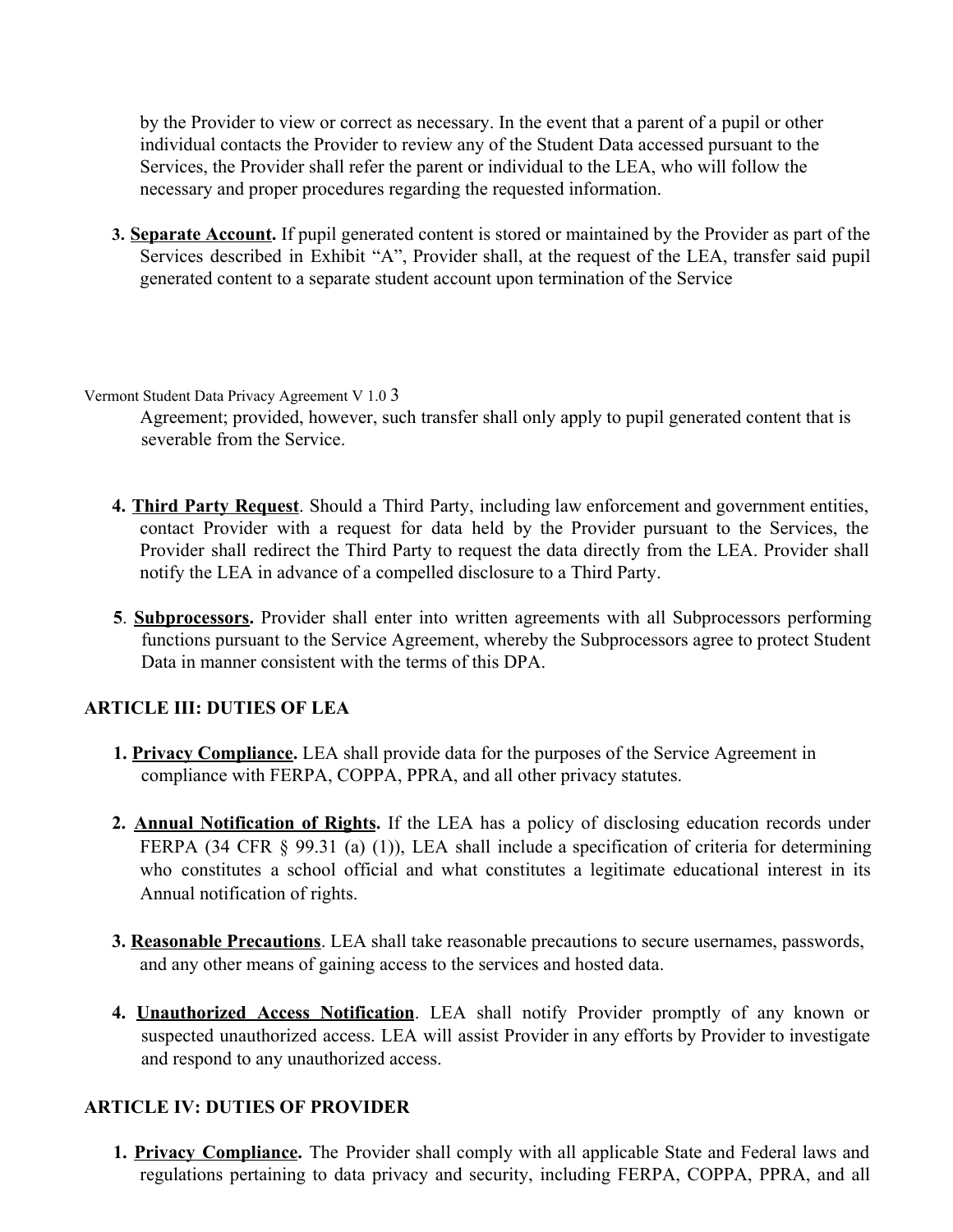other privacy statutes.

**2. Authorized Use**. The data shared pursuant to the Service Agreement, including persistent unique identifiers, shall be used for no purpose other than the Services stated in the Service Agreement and/or otherwise authorized under the statutes referred to in subsection (1), above. Provider also acknowledges and agrees that it shall not make any re-disclosure of any Student Data or any portion thereof, including without limitation, meta data, user content or other non-public information and/or personally identifiable information contained in the Student Data, without the express written consent of the LEA.

Vermont Student Data Privacy Agreement V 1.0 4

- **3. Employee Obligation**. Provider shall require all employees and agents who have access to Student Data to comply with all applicable provisions of this DPA with respect to the data shared under the Service Agreement.
- **4. No Disclosure**. De-identified information may be used by the Provider for the purposes of development, research, and improvement of educational sites, services, or applications, as any other member of the public or party would be able to use de-identified data pursuant to 34 CFR 99.31(b). Provider agrees not to attempt to re-identify de-identified Student Data and not to transfer de-identified Student Data to any party unless (a) that party agrees in writing not to attempt re-identification, and (b) prior written notice has been given to LEA who has provided prior written consent for such transfer. Provider shall not copy, reproduce or transmit any data obtained under the Service Agreement and/or any portion thereof, except as necessary to fulfill the Service Agreement.
- **5. Disposition of Data**. Upon written request and in accordance with the applicable terms in subsection a or b, below, Provider shall dispose or delete all Student Data obtained under the Service Agreement when it is no longer needed for the purpose for which it was obtained. Disposition shall include (1) the shredding of any hard copies of any Student Data; (2) Erasing; or (3) Otherwise modifying the personal information in those records to make it unreadable or indecipherable by human or digital means. Nothing in the Service Agreement authorizes Provider to maintain Student Data obtained under the Service Agreement beyond the time period reasonably needed to complete the disposition. Provider shall provide written notification to LEA when the Student Data has been disposed. The duty to dispose of Student Data shall not extend to data that has been de-identified or placed in a separate Student account, pursuant to the other terms of the DPA. The LEA may employ a "Request for Return or Deletion of Student Data" form, a copy of which is attached hereto as Exhibit "D". Upon receipt of a request from the LEA, the Provider will immediately provide the LEA with any specified portion of the Student Data within ten (10) calendar days of receipt of said request.
	- **a. Partial Disposal During Term of Service Agreement.** Throughout the Term of the Service Agreement, LEA may request partial disposal of Student Data obtained under the Service Agreement that is no longer needed. Partial disposal of data shall be subject to LEA's request to transfer data to a separate account, pursuant to Article II, section 3, above.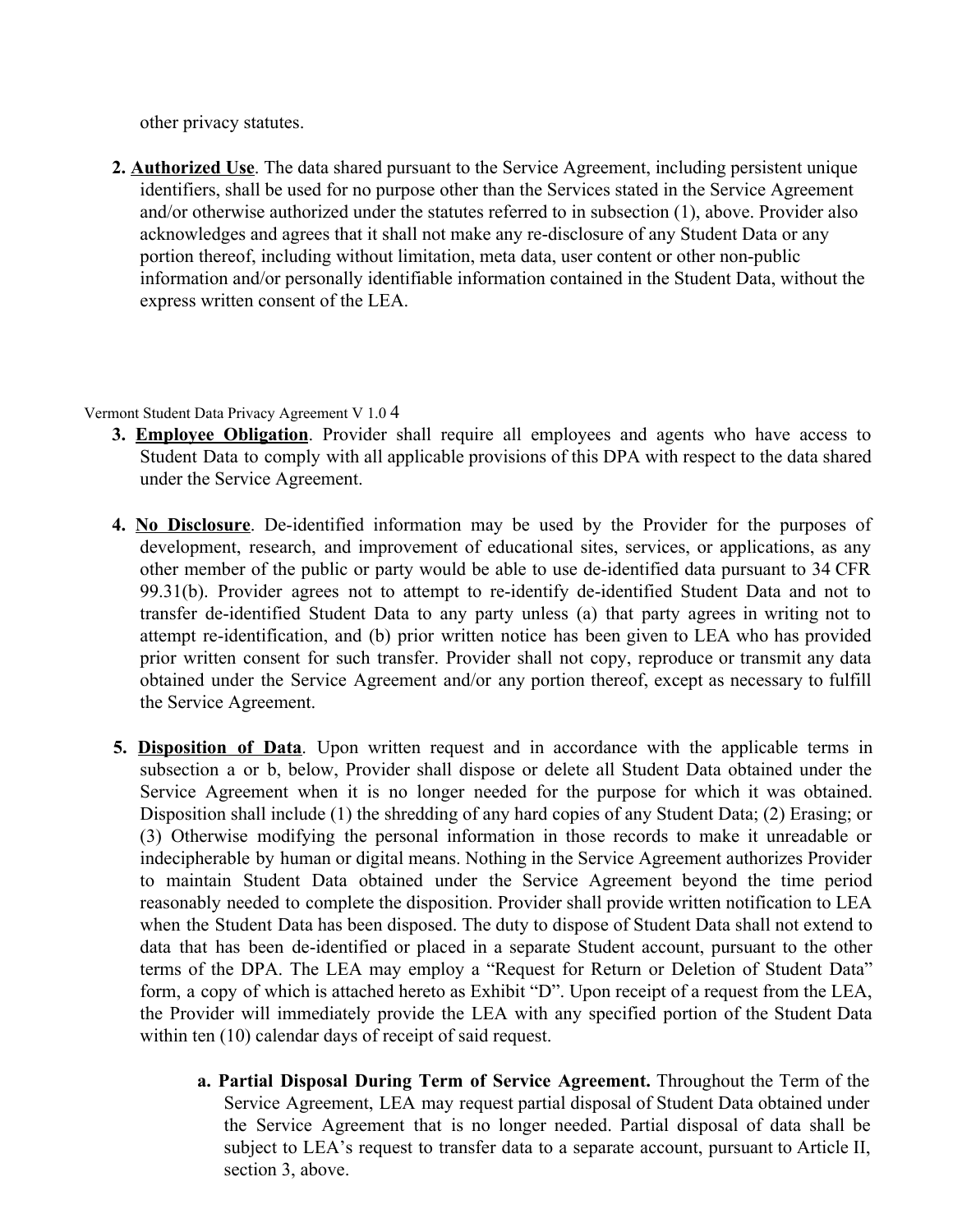**b. Complete Disposal Upon Termination of Service Agreement.** Upon Termination of the Service Agreement Provider shall dispose or delete all Student Data obtained under the Service Agreement. Prior to disposition of the data, Provider shall notify LEA in writing of its option to transfer data to a separate account, pursuant to Article II, section 3, above. In no event shall Provider dispose of data pursuant to this provision unless and until Provider has received affirmative written confirmation from LEA that data will not be transferred to a separate account.

**6. Advertising Prohibition.** Provider is prohibited from using or selling Student Data to (a) market or advertise to students or families/guardians; (b) inform, influence, or enable marketing,

#### Vermont Student Data Privacy Agreement V 1.0 5

advertising, or other commercial efforts by a Provider; (c) develop a profile of a student, family member/guardian or group, for any commercial purpose other than providing the Service to LEA; or (d) use the Student Data for the development of commercial products or services, other than as necessary to provide the Service to LEA. This section does not prohibit Provider from using Student Data for adaptive learning or customized student learning purposes.

#### **ARTICLE V: DATA PROVISIONS**

- **1. Data Securit**y. The Provider agrees to abide by and maintain adequate data security measures, consistent with industry standards and technology best practices, to protect Student Data from unauthorized disclosure or acquisition by an unauthorized person. The general security duties of Provider are set forth below. Provider may further detail its security programs and measures in Exhibit "F" hereto. These measures shall include, but are not limited to:
	- **a. Passwords and Employee Access.** Provider shall secure usernames, passwords, and any other means of gaining access to the Services or to Student Data, at a level suggested by the applicable standards, as set forth in Article 4.3 of NIST 800-63-3. Provider shall only provide access to Student Data to employees or contractors that are performing the Services. Employees with access to Student Data shall have signed confidentiality agreements regarding said Student Data. All employees with access to Student Records shall be subject to criminal background checks in compliance with state and local ordinances.
	- **b. Destruction of Data**. Provider shall destroy or delete all Student Data obtained under the Service Agreement when it is no longer needed for the purpose for which it was obtained or transfer said data to LEA or LEA's designee, according to the procedure identified in Article IV, section 5, above. Nothing in the Service Agreement authorizes Provider to maintain Student Data beyond the time period reasonably needed to complete the disposition.
	- **c. Security Protocols**. Both parties agree to maintain security protocols that meet industry standards in the transfer or transmission of any data, including ensuring that data may only be viewed or accessed by parties legally allowed to do so. Provider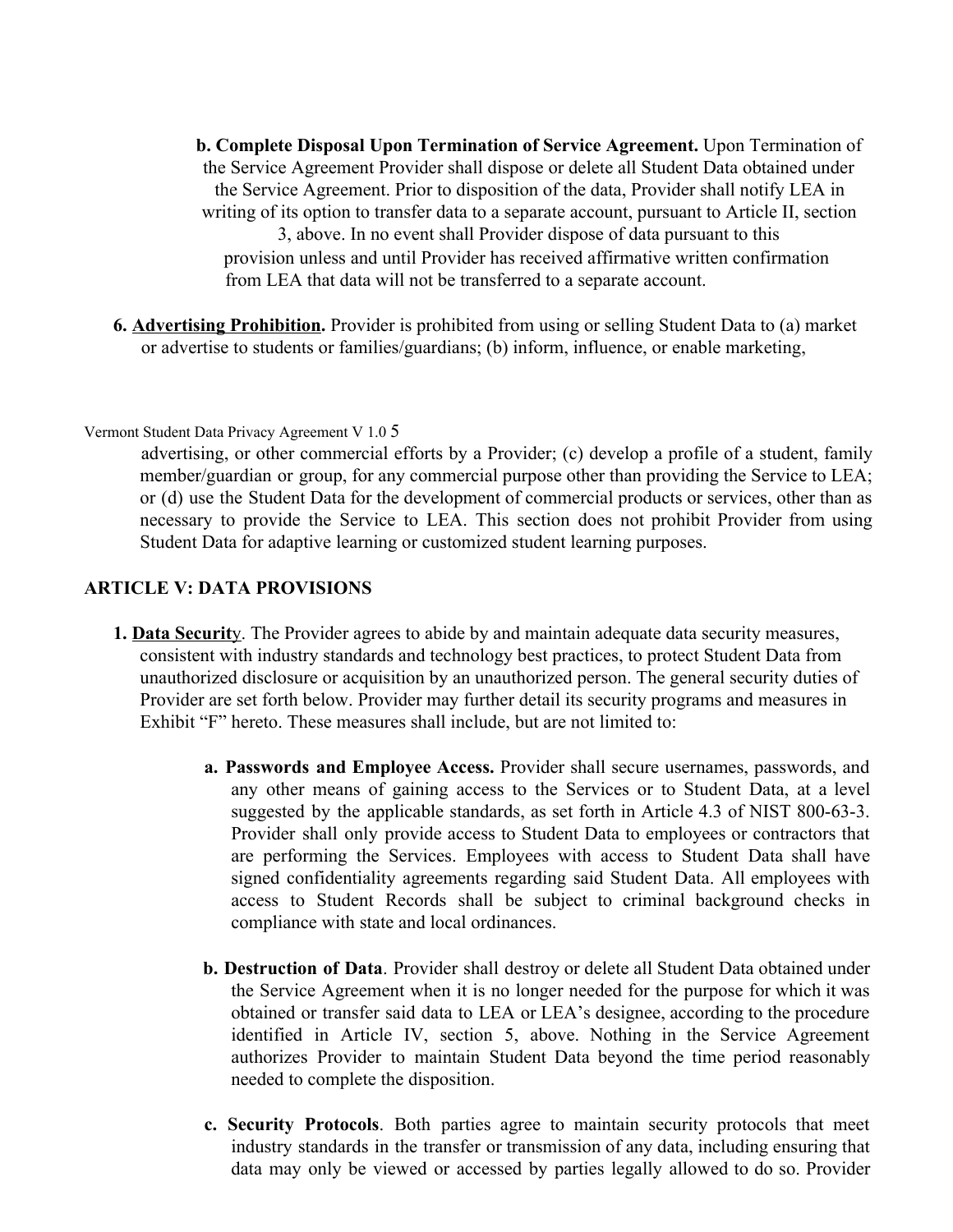shall maintain all data obtained or generated pursuant to the Service Agreement in a secure digital environment and not copy, reproduce, or transmit data obtained pursuant to the Service Agreement, except as necessary to fulfill the purpose of data requests by LEA.

- **d.** Employee Training. The Provider shall provide periodic security training to those of its employees who operate or have access to the system. Further, Provider shall provide LEA with contact information of an employee who LEA may contact if there are any security concerns or questions.
- **e. Security Technology**. When the service is accessed using a supported web browser, Provider shall employ industry standard measures to protect data from unauthorized

#### Vermont Student Data Privacy Agreement V 1.0 6

access. The service security measures shall include server authentication and data encryption. Provider shall host data pursuant to the Service Agreement in an environment using a firewall that is updated according to industry standards.

- **f. Security Coordinator.** If different from the designated representative identified in Article VII, section 5, Provider shall provide the name and contact information of Provider's Security Coordinator for the Student Data received pursuant to the Service Agreement.
- **g. Subprocessors Bound.** Provider shall enter into written agreements whereby Subprocessors agree to secure and protect Student Data in a manner consistent with the terms of this Article V. Provider shall periodically conduct or review compliance monitoring and assessments of Subprocessors to determine their compliance with this Article.
- **h. Periodic Risk Assessment.** Provider further acknowledges and agrees to conduct digital and physical periodic (no less than semi-annual) risk assessments and remediate any identified security and privacy vulnerabilities in a timely manner.
- **2. Data Breach**. In the event that Student Data is accessed or obtained by an unauthorized individual, Provider shall provide notification to LEA within a reasonable amount of time of the incident, and not exceeding forty eight (48) hours. Provider shall follow the following process:
	- **a.** The security breach notification shall be written in plain language, shall be titled "Notice of Data Breach," and shall present the information described herein under the following headings: "What Happened," "What Information Was Involved," "What We Are Doing," "What You Can Do," and "For More Information." Additional information may be provided as a supplement to the notice.
	- **b.** The security breach notification described above in section 2(a) shall include, at a minimum, the following information: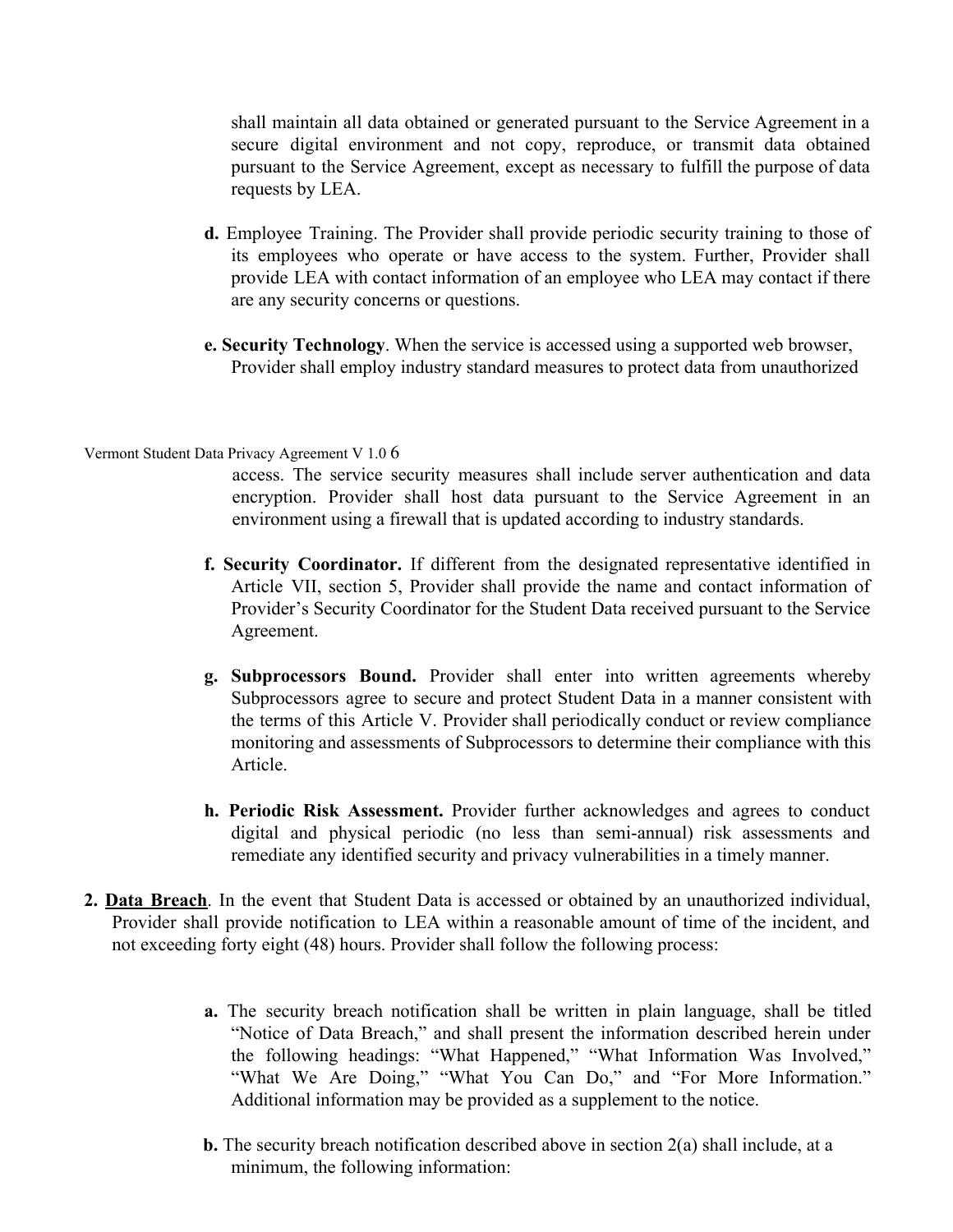**i.** The name and contact information of the reporting LEA subject to this section. **ii.** A list of the types of personal information that were or are reasonably believed to have been the subject of a breach.

- **iii.** If the information is possible to determine at the time the notice is provided, then either (1) the date of the breach, (2) the estimated date of the breach, or (3) the date range within which the breach occurred. The notification shall also include the date of the notice.
- **iv.** Whether the notification was delayed as a result of a law enforcement investigation, if that information is possible to determine at the time the notice is provided.
- **v.** A general description of the breach incident, if that information is possible to determine at the time the notice is provided.

### Vermont Student Data Privacy Agreement V 1.0 7

**c.** At LEA's discretion, the security breach notification may also include any of the following:

**i.** Information about what the agency has done to protect individuals whose information has been breached.

**ii.** Advice on steps that the person whose information has been breached may take to protect himself or herself.

**d.** Provider agrees to adhere to all requirements in applicable State and in federal law with respect to a data breach related to the Student Data, including, when appropriate or required, the required responsibilities and procedures for notification and mitigation of any such data breach.

**e.** Provider further acknowledges and agrees to have a written incident response plan that reflects best practices and is consistent with industry standards and federal and state law for responding to a data breach, breach of security, privacy incident or unauthorized acquisition or use of Student Data or any portion thereof, including personally identifiable information and agrees to provide LEA, upon request, with a copy of said written incident response plan.

**f.** Provider is prohibited from directly contacting parent, legal guardian or eligible pupil unless expressly requested by LEA. If LEA requests Provider's assistance providing notice of unauthorized access, and such assistance is not unduly burdensome to Provider, Provider shall notify the affected parent, legal guardian or eligible pupil of the unauthorized access, which shall include the information listed in subsections (b) and (c), above. If requested by LEA, Provider shall reimburse LEA for costs incurred to notify parents/families of a breach not originating from LEA's use of the Service.

**g.** In the event of a breach originating from LEA's use of the Service, Provider shall cooperate with LEA to the extent necessary to expeditiously secure Student Data.

# **ARTICLE VI- GENERAL OFFER OF PRIVACY TERMS**

Provider may, by signing the attached Form of General Offer of Privacy Terms (General Offer,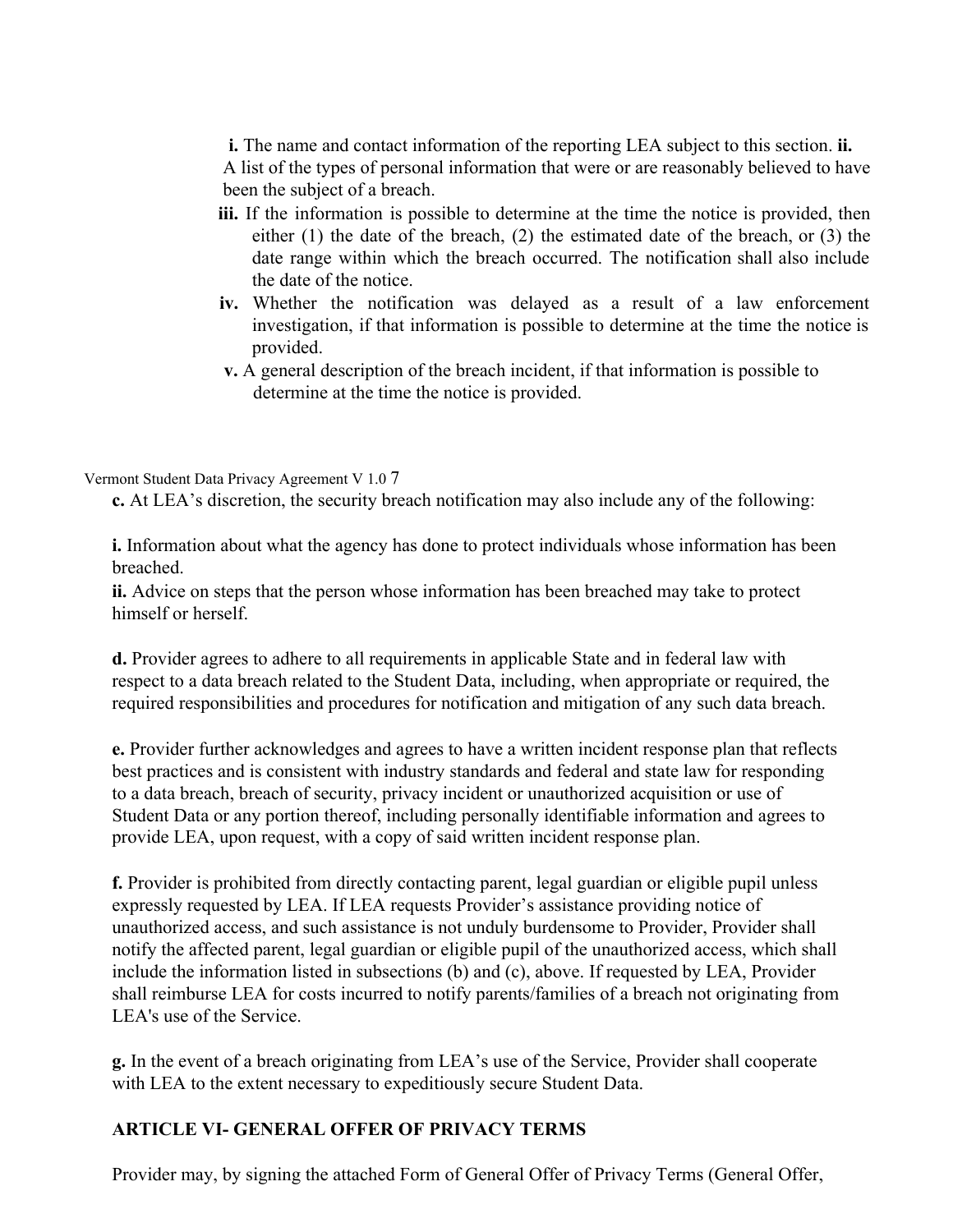attached hereto as Exhibit "E"), be bound by the terms of this DPA to any other LEA who signs the acceptance on in said Exhibit. The Form is limited by the terms and conditions described therein.

# **ARTICLE VII: MISCELLANEOUS**

**1. Term**. The Provider shall be bound by this DPA for the duration of the Service Agreement or so long as the Provider maintains any Student Data. .

**2. Termination**. In the event that either party seeks to terminate this DPA, they may do so by

Vermont Student Data Privacy Agreement V 1.0 8

mutual written consent so long as the Service Agreement has lapsed or has been terminated. LEA shall have the right to terminate the DPA and Service Agreement in the event of a material breach of the terms of this DPA.

**3. Effect of Termination Survival**. If the Service Agreement is terminated, the Provider shall destroy all of LEA's data pursuant to Article V, section 1(b), and Article II, section 3, above.

- **4. Priority of Agreements**. This DPA shall govern the treatment of student data in order to comply with privacy protections, including those found in FERPA and all applicable privacy statutes identified in this DPA. In the event there is conflict between the DPA and the Service Agreement, the DPA shall apply and take precedence. Except as described in this paragraph herein, all other provisions of the Service Agreement shall remain in effect.
- **5. Notice**. All notices or other communication required or permitted to be given hereunder must be in writing and given by personal delivery, or e-mail transmission (if contact information is provided for the specific mode of delivery), or first class mail, postage prepaid, sent to the designated representatives before:

# **a. Designated Representatives**

The designated representative for the LEA for this Agreement is:

Name: \_\_\_\_\_\_Jeff Wallis Title: Director of Technology and Network Engineering Contact Information: \_\_\_jeff.wallis@mmuusd.org 802-434-2803\_\_\_\_\_\_\_\_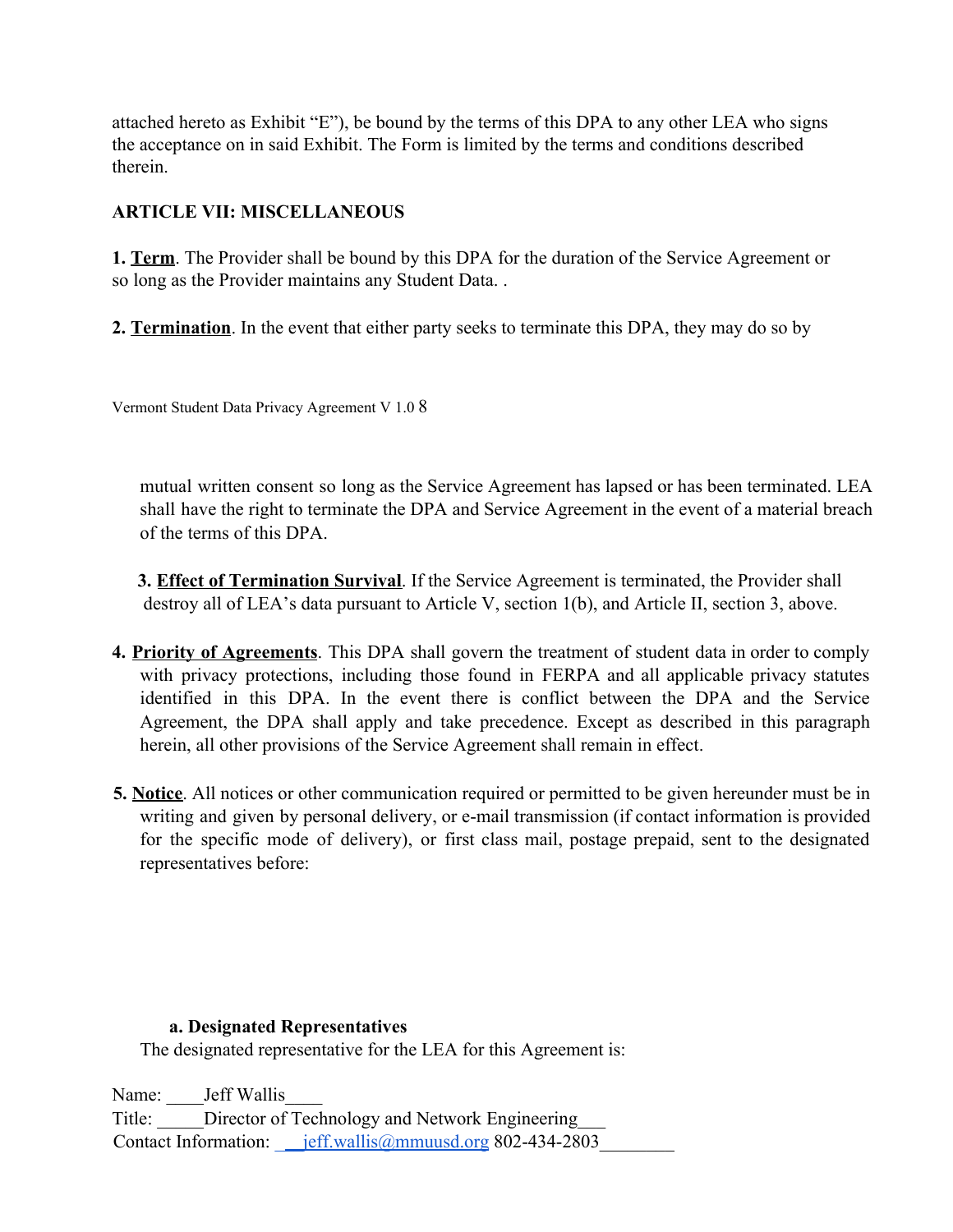### Mangahigh

The designated representative for the Provider for this Agreement is:

Name: Chris Green Title: North America Schools Manager Contact Information: chris.green@mangahigh.com

> **b. Notification of Acceptance of General Offer of Terms**. Upon execution of Exhibit E, General Offer of Terms, Subscribing LEA shall provide notice of such acceptance in writing and given by personal delivery, or e-mail transmission (if contact information is provided for the specific mode of delivery), or first class mail, postage prepaid, to the designated representative below.

Vermont Student Data Privacy Agreement V 1.0 9

The designated representative for the notice of acceptance of the General Offer of Privacy Terms is:

Name: Chris Green Title: North America Schools Manager Contact Information: chris.green@mangahigh.com

**6. Entire Agreement**. This DPA constitutes the entire agreement of the parties relating to the subject matter hereof and supersedes all prior communications, representations, or agreements, oral or written, by the parties relating thereto. This DPA may be amended and the observance of any provision of this DPA may be waived (either generally or in any particular instance and either retroactively or prospectively) only with the signed written consent of both parties. Neither failure nor delay on the part of any party in exercising any right, power, or privilege hereunder shall operate as a waiver of such right, nor shall any single or partial exercise of any such right, power, or privilege preclude any further exercise thereof or the exercise of any other right, power, or privilege.

**7. Severability**. Any provision of this DPA that is prohibited or unenforceable in any jurisdiction shall, as to such jurisdiction, be ineffective to the extent of such prohibition or unenforceability without invalidating the remaining provisions of this DPA, and any such prohibition or unenforceability in any jurisdiction shall not invalidate or render unenforceable such provision in any other jurisdiction. Notwithstanding the foregoing, if such provision could be more narrowly drawn so as not to be prohibited or unenforceable in such jurisdiction while, at the same time, maintaining the intent of the parties, it shall, as to such jurisdiction, be so narrowly drawn without invalidating the remaining provisions of this DPA or affecting the validity or enforceability of such provision in any other jurisdiction.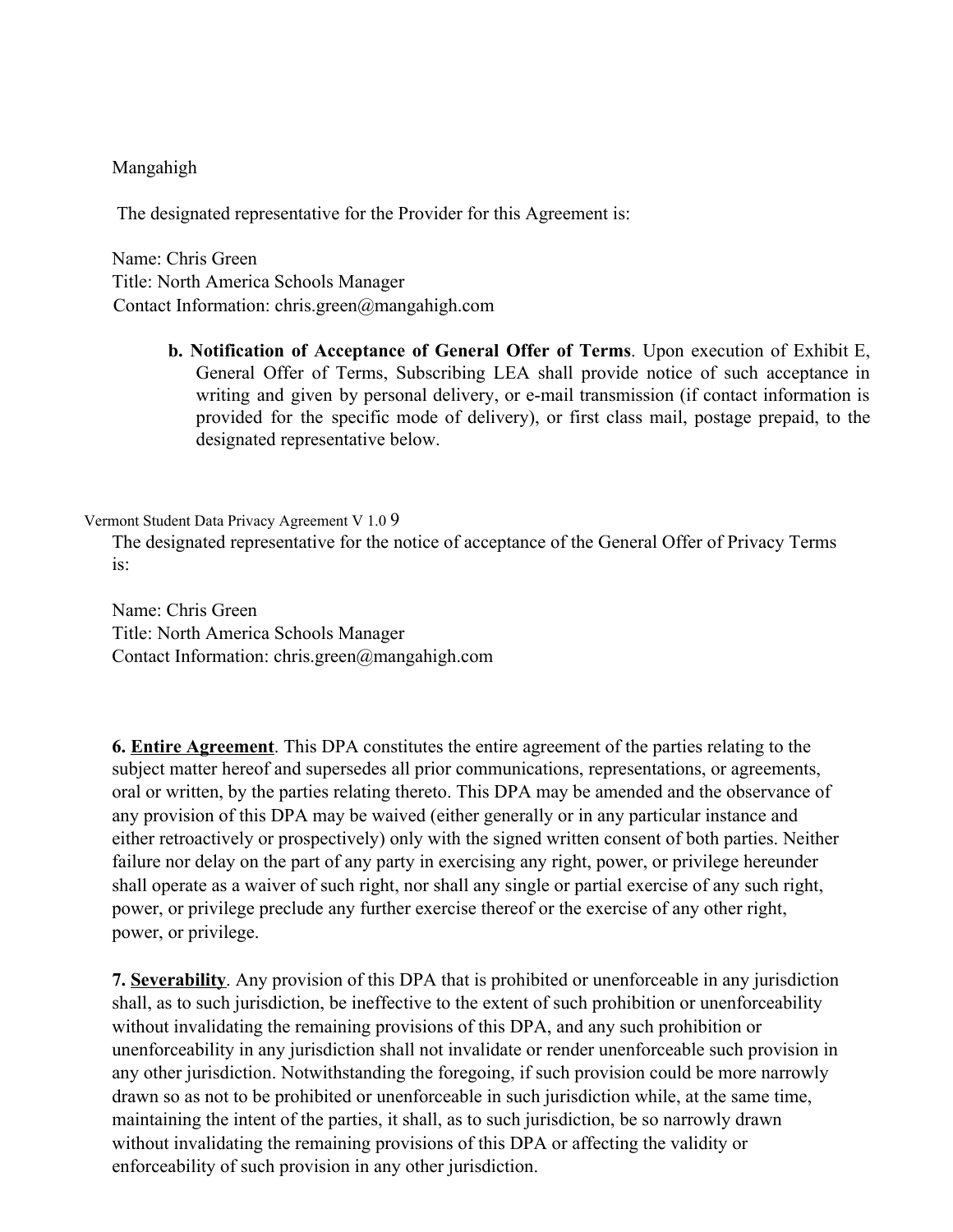**8. Governing Law; Venue and Jurisdiction**. This DPA will be governed by and construed in accordance with the laws of the State of Vermont, without regard to conflicts of law principles. Each party consents and submits to the sole and exclusive jurisdiction of Vermont's state and federal courts for any dispute arising out of or relating to this service agreement or the transactions contemplated hereby.

**9. Authority.** Provider represents that it is authorized to bind to the terms of this Agreement, including confidentiality and destruction of Student Data and any portion thereof contained therein, all related or associated institutions, individuals, employees or contractors who may have access to the Student Data and/or any portion thereof, or may own, lease or control equipment or facilities of any kind where the Student Data and portion thereof stored, maintained or used in any way. Provider agrees that any purchaser of the Provider shall also be bound to the Agreement.

**10. Waiver**. No delay or omission of the LEA to exercise any right hereunder shall be construed

as a Vermont Student Data Privacy Agreement V 1.0 10

waiver of any such right and the LEA reserves the right to exercise any such right from time to time, as often as may be deemed expedient.

**11. Successors Bound**. This DPA is and shall be binding upon the respective successors in interest to Provider in the event of a merger, acquisition, consolidation or other business reorganization or sale of all or substantially all of the assets of such business.

[*Signature Page Follows*]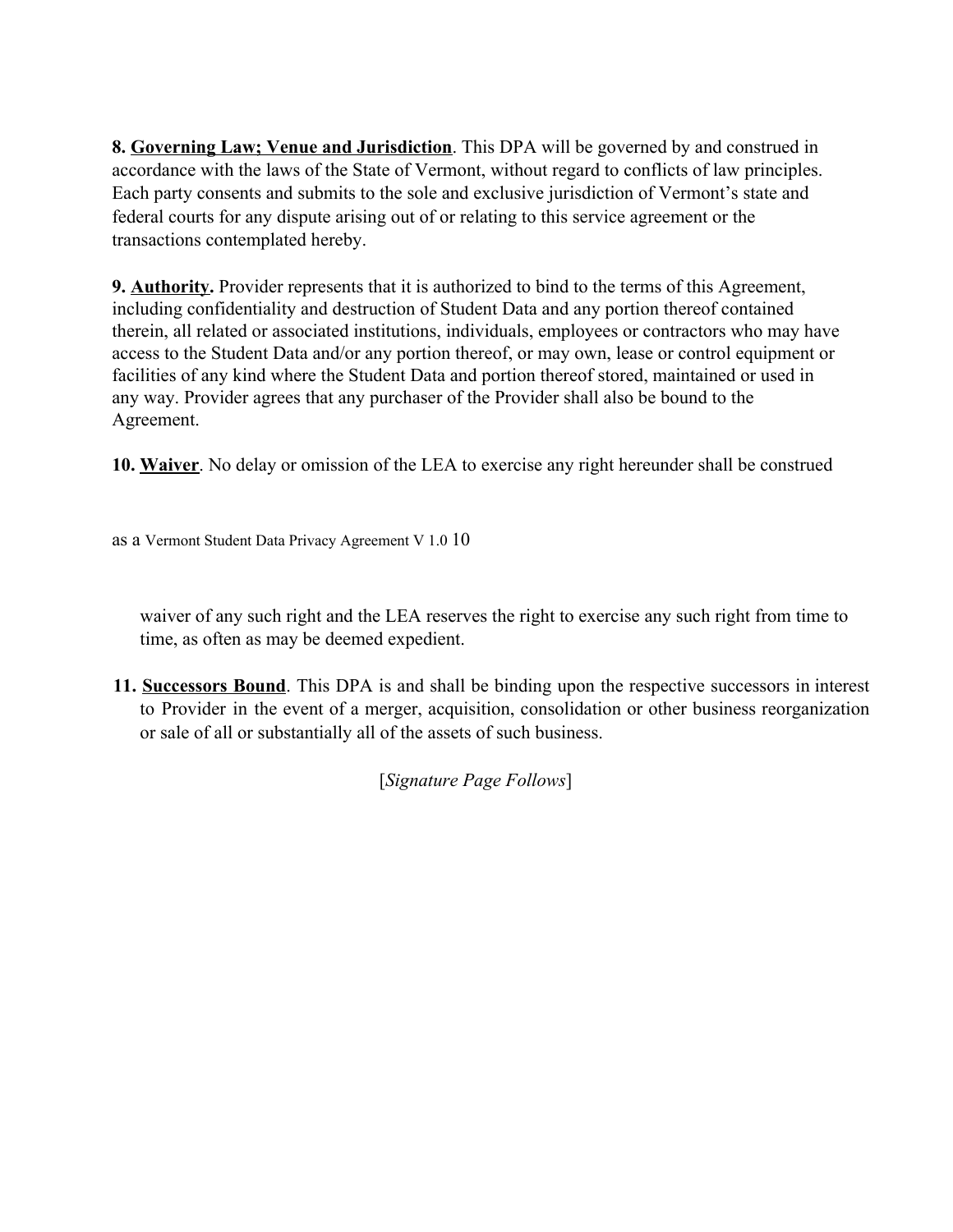Vermont Student Data Privacy Agreement V 1.0 11

**IN WITNESS WHEREOF**, the parties have executed this Student Data Privacy Agreement as of the last day noted below.

Name of Provider Mangahigh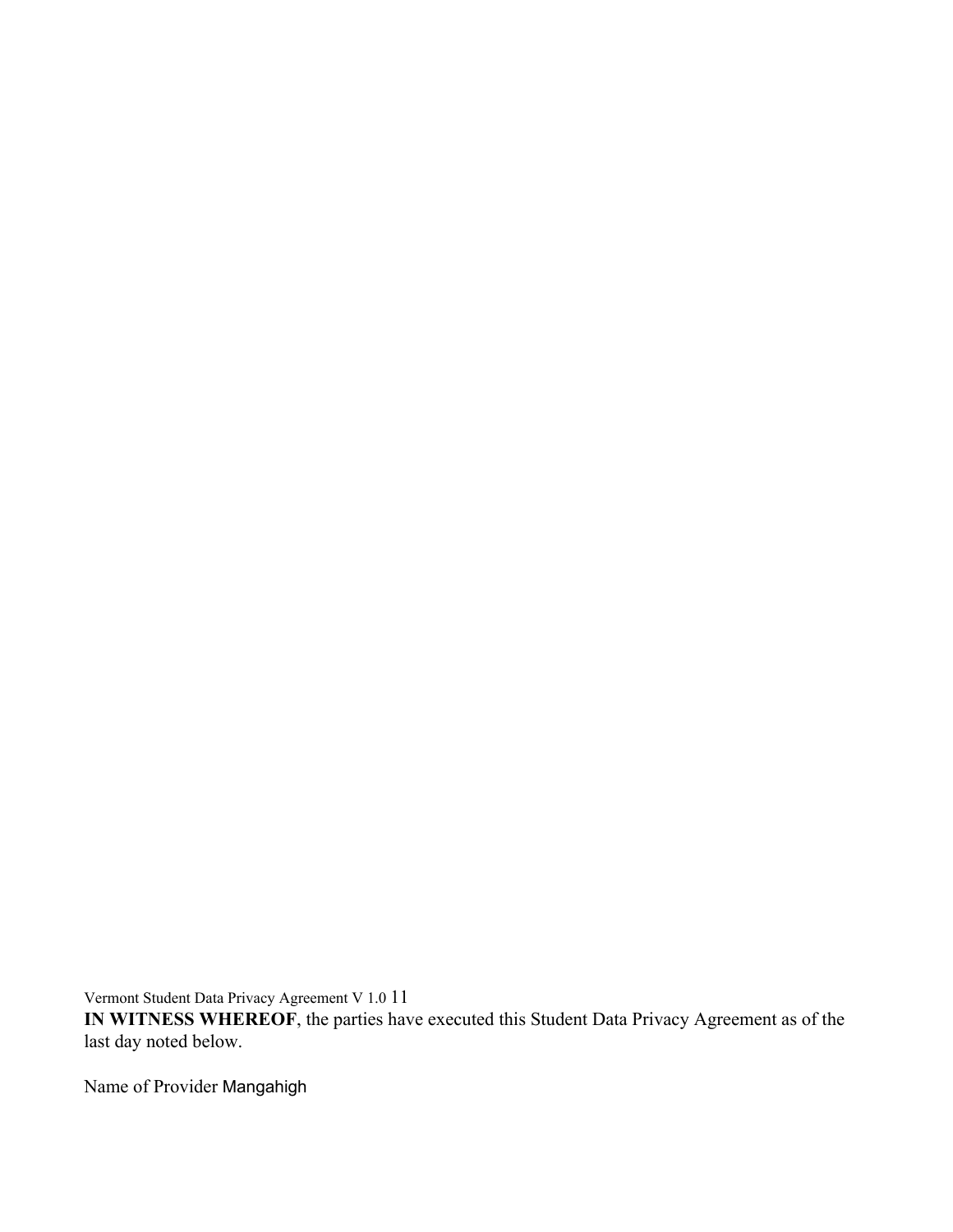$B_Y: C.C.C$   $A221$ <br>Date:Jan 19th, 2021

Printed Name: CHRIS GREEN Title/Position:North America Schools Manager

Name of Local Education Agency

BY: Printed Name: Jeff Wallis Title/Position: Director of Technology and Network Engineering

*Note: Electronic signature not permitted.*

Vermont Student Data Privacy Agreement V 1.0 12

# **EXHIBIT "A"**

# DESCRIPTION OF SERVICES

[INSERT DETAILED DESCRIPTION OF PRODUCTS AND SERVICES HERE. IF MORE THAN ONE PRODUCT OR SERVICE IS INCLUDED, LIST EACH PRODUCT HERE]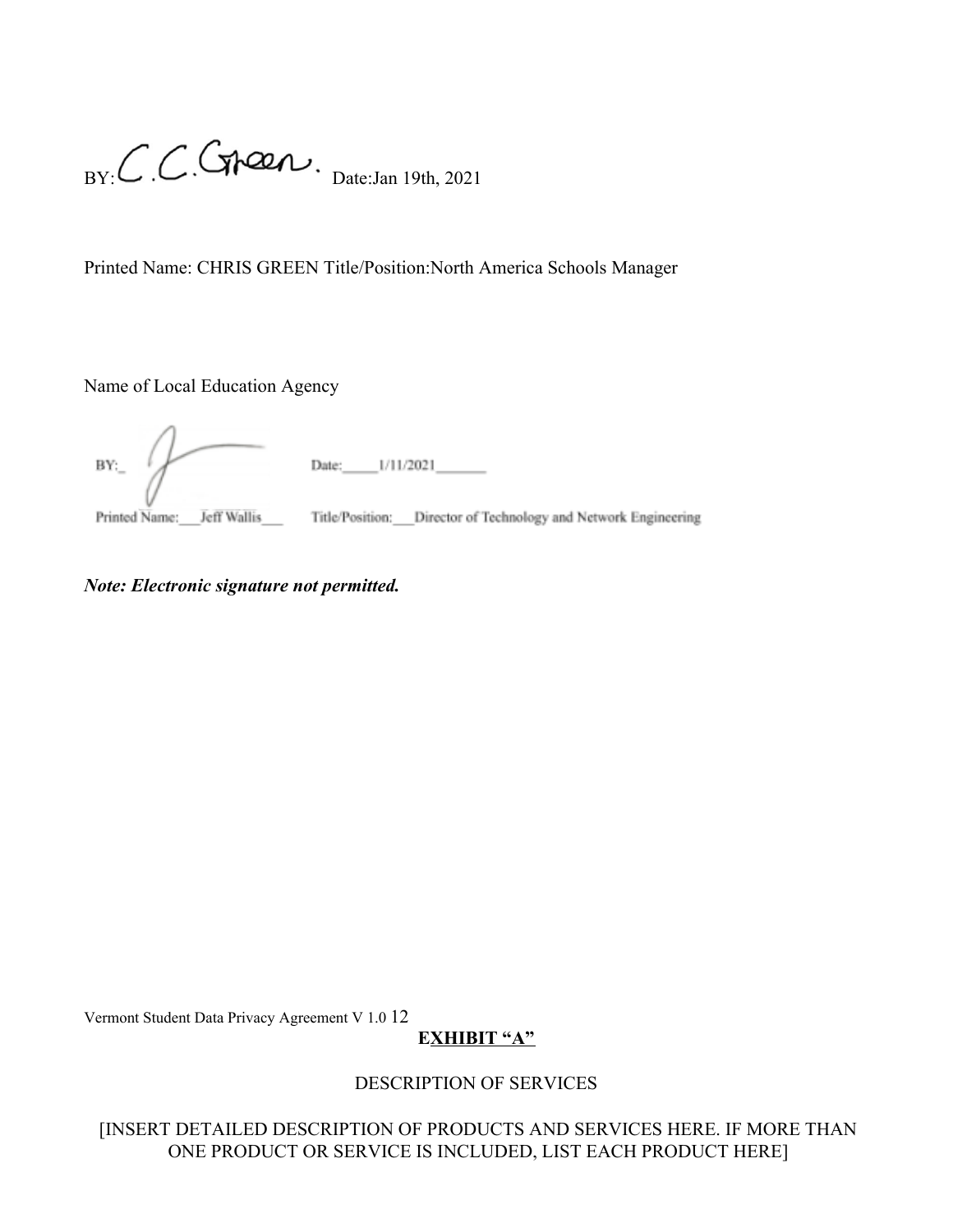Mangahigh is a math content platform that provides curriculum aligned math activities for grades K-12.

Mangahigh provides a games based approach to learning that encourages student repeat play and the seeking of deep conceptual understanding.

Mangahigh provides teachers with a unique login to mangahigh.com through their school email.

Mangahigh provides students with a unique login to mangahigh.com through a username / password and school ID number

Teachers have the ability to assigned math activities from grades K-10 to any student for whom the school has purchased a license.

Teachers can review the progress of students using online reporting tools.

Students can access math activities through a TO DO list of teacher assigned activities as well as accessing math activities independent of the teacher.

All students progress is recorded and live feedback is given to teachers.

Mangahigh provides access to more than 800 separarte math activities, within these teachers and students have access to more than 100,000 math questions.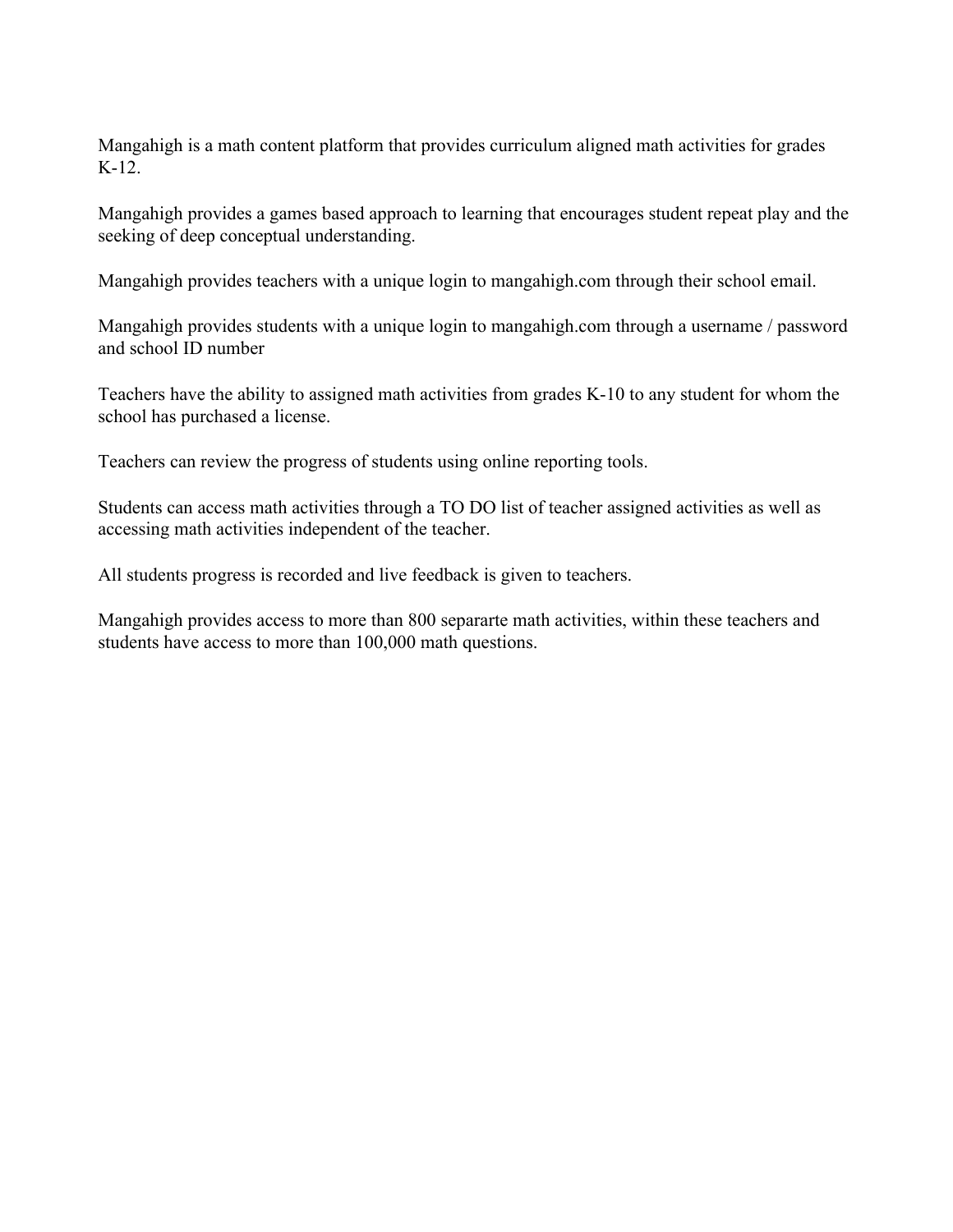## **EXHIBIT "B"**

#### **SCHEDULE OF DATA**

|                           |                            |                |                                                                           | Place of Birth       | n <sub>o</sub> |
|---------------------------|----------------------------|----------------|---------------------------------------------------------------------------|----------------------|----------------|
|                           |                            | <b>Check</b>   |                                                                           | Gender               | 10             |
| Category of               |                            | if used        |                                                                           | Ethnicity or race    | $n \sigma$     |
| Data                      | <b>Elements</b>            | by             |                                                                           | Language             |                |
|                           |                            | your           |                                                                           | information (native, |                |
|                           |                            | system         |                                                                           | preferred or primary | $M$ $O$        |
|                           | IP Addresses of            | yes            |                                                                           | language spoken by   |                |
| Application<br>Technology | users, Use of              |                |                                                                           | student)             |                |
|                           | cookies etc.               |                |                                                                           | Other demographic    |                |
| Meta Data                 | Other application          |                |                                                                           | information-Please   | M <sub>o</sub> |
|                           | technology meta            |                | see app.mengahigh.com/<br>about/terms and conditions<br>#pt: Vaque policy | specify:             |                |
|                           | data-Please specify:       |                |                                                                           | Student school       |                |
|                           |                            |                |                                                                           | enrollment           | n <sub>0</sub> |
|                           | Meta data on user          | see            |                                                                           | Student grade level  | n <sub>0</sub> |
| Application Use           | interaction with           | $\ln\sqrt{r}$  |                                                                           | Homeroom             | $n$ 0          |
| Statistics                | application                | above          |                                                                           | Guidance counselor   | $n$ $v$        |
|                           |                            |                | Enrollment                                                                | Specific curriculum  |                |
|                           | Standardized test          | $n \circ$      |                                                                           | programs             | 10             |
|                           | scores                     |                |                                                                           | Year of graduation   | 10             |
| Assessment                | Observation data           | nQ             |                                                                           | Other enrollment     |                |
|                           | Other assessment           | math scove     |                                                                           | information-Please   | $n$ $o$        |
|                           | data-Please specify:       | on Mangahigh   |                                                                           | specify:             |                |
|                           |                            |                |                                                                           |                      |                |
|                           | Student school             |                | Parent/Guardian                                                           | Address              | n <sub>O</sub> |
|                           | (daily) attendance<br>data | n <sub>o</sub> | Contact                                                                   | Email                | n              |
| Attendance                |                            |                | Information                                                               | Phone                | $n$ $o$        |
|                           | Student class              |                |                                                                           |                      |                |
|                           | attendance data            | $M_{O}$        |                                                                           | Parent ID number     |                |
|                           |                            |                | Parent/Guardian                                                           | (created to link     | M <sub>o</sub> |
|                           | Online                     |                | ID                                                                        | parents to students) |                |
| Communications            | communications             |                |                                                                           |                      |                |
|                           |                            | n <sub>0</sub> |                                                                           |                      |                |
|                           | that are captured          |                | Parent/Guardian<br>Name                                                   | First and/or Last    | NO             |
|                           | (emails, blog              |                |                                                                           |                      |                |
|                           | entries)                   |                |                                                                           |                      |                |
| Conduct                   |                            |                | Schedule                                                                  | Student scheduled    | $n$ $\sigma$   |
|                           | Conduct or                 | $n_{O}$        |                                                                           | courses              |                |
|                           | behavioral data            |                |                                                                           | Teacher names        | yes            |
|                           |                            |                |                                                                           |                      |                |
| Demographics              | Date of Birth              | n <sub>O</sub> |                                                                           |                      |                |
|                           |                            |                |                                                                           |                      |                |

Vermont Student Data Privacy Agreement V 1.0

14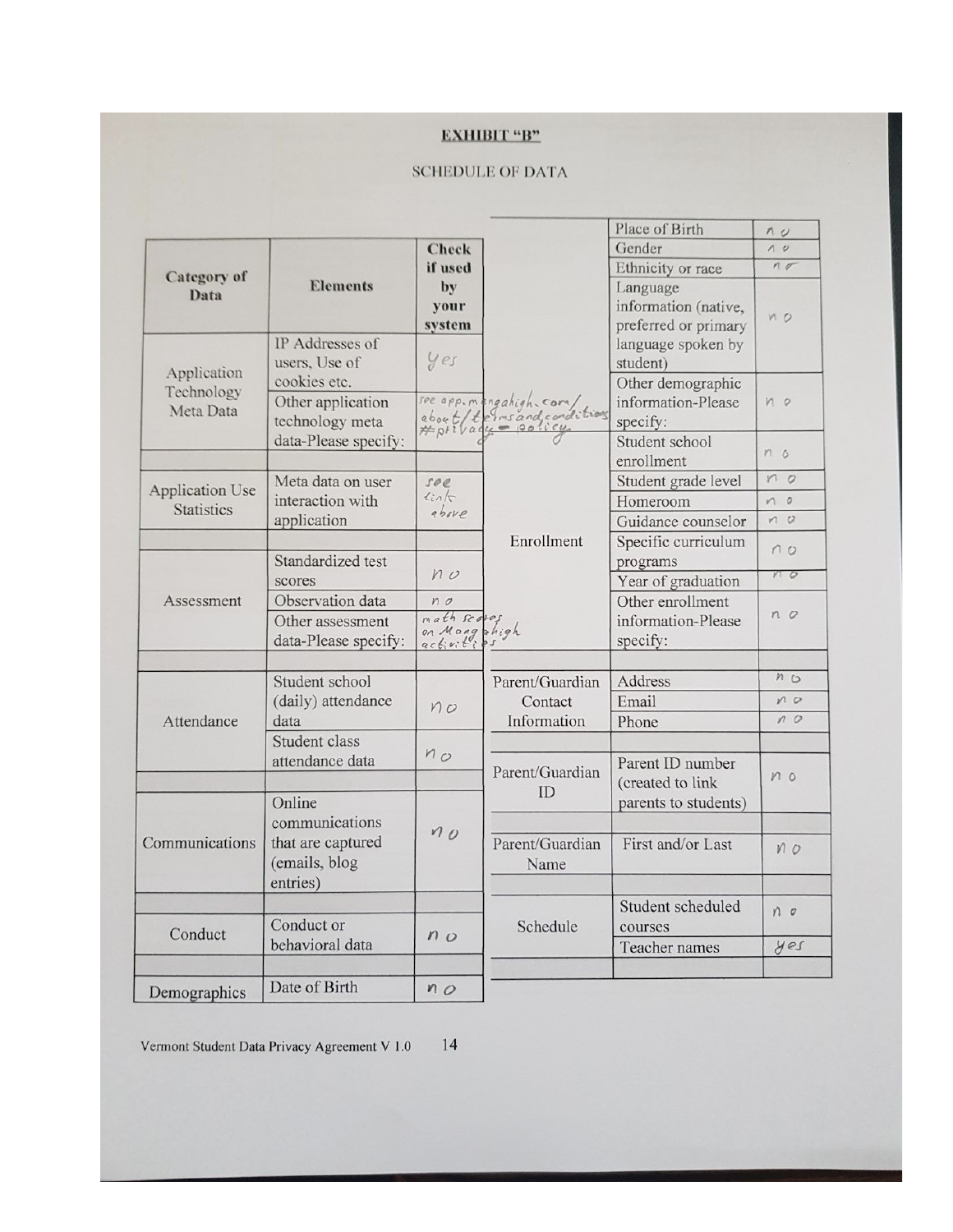|                                       | English language<br>learner information           | $n \circ$                             |                                      | program-student<br>reads below grade                            |                                             |
|---------------------------------------|---------------------------------------------------|---------------------------------------|--------------------------------------|-----------------------------------------------------------------|---------------------------------------------|
|                                       | Low income status                                 | $n$ o                                 |                                      | level)                                                          |                                             |
| Special Indicator                     | Medical alerts<br>/health data                    | V10                                   |                                      | Academic or                                                     |                                             |
|                                       | Student disability<br>information                 | MO                                    | <b>Student Program</b><br>Membership | extracurricular<br>activities a student                         | n <sub>o</sub>                              |
|                                       | Specialized<br>education services<br>(IEP or 504) | nQ                                    |                                      | may belong to or<br>participate in                              |                                             |
|                                       | Living situations<br>(homeless/foster<br>care)    | MQ                                    | <b>Student Survey</b><br>Responses   | Student responses<br>to surveys or<br>questionnaires            | n                                           |
|                                       | Other indicator                                   |                                       |                                      |                                                                 |                                             |
|                                       | information-Please<br>specify:                    | $n_{O}$                               |                                      | Student generated<br>content; writing,                          | n                                           |
| Category of<br>Data                   | <b>Elements</b>                                   | <b>Check</b><br>if used<br>by<br>your | Student work                         | pictures etc.<br>Other student work<br>data -Please<br>specify: | not<br>other<br>than previousy<br>nentioned |
|                                       |                                                   | system                                |                                      |                                                                 |                                             |
| <b>Student Contact</b><br>Information | Address                                           | 10                                    |                                      | Student course                                                  |                                             |
|                                       | Email                                             | M <sub>0</sub>                        |                                      | grades                                                          | n                                           |
|                                       | Phone                                             | MQ                                    |                                      | Student course data                                             | 10                                          |
|                                       |                                                   |                                       |                                      | Student course                                                  |                                             |
|                                       | Local (School<br>district) ID number              | $n_{O}$                               | Transcript                           | grades/performance<br>scores                                    | $n \varphi$                                 |
|                                       | State ID number                                   | n                                     |                                      | Other transcript                                                |                                             |
| Student<br>Identifiers                | Vendor/App<br>assigned student ID<br>number       | yes                                   |                                      | data -Please<br>specify:                                        | n <sub>o</sub>                              |
|                                       | Student app<br>username                           | yes                                   |                                      | Student bus<br>assignment                                       | n <sub>O</sub>                              |
|                                       | Student app<br>passwords                          | yes                                   |                                      | Student pick up<br>and/or drop off                              | $n_{\sigma}$                                |
|                                       |                                                   |                                       | Transportation                       | location                                                        |                                             |
| <b>Student Name</b>                   | First and/or Last                                 | yes                                   |                                      | Student bus card ID<br>number                                   | n <sub>o</sub>                              |
| <b>Student In App</b><br>Performance  | Program/application<br>performance<br>(typing)    | yes                                   |                                      | Other transportation<br>data -Please<br>specify:                | n <sub>o</sub>                              |
|                                       | program-student                                   |                                       |                                      |                                                                 |                                             |
|                                       | types 60 wpm,<br>reading                          |                                       | Other                                | Please list each<br>additional data                             | none                                        |

Vermont Student Data Privacy Agreement V 1.0 15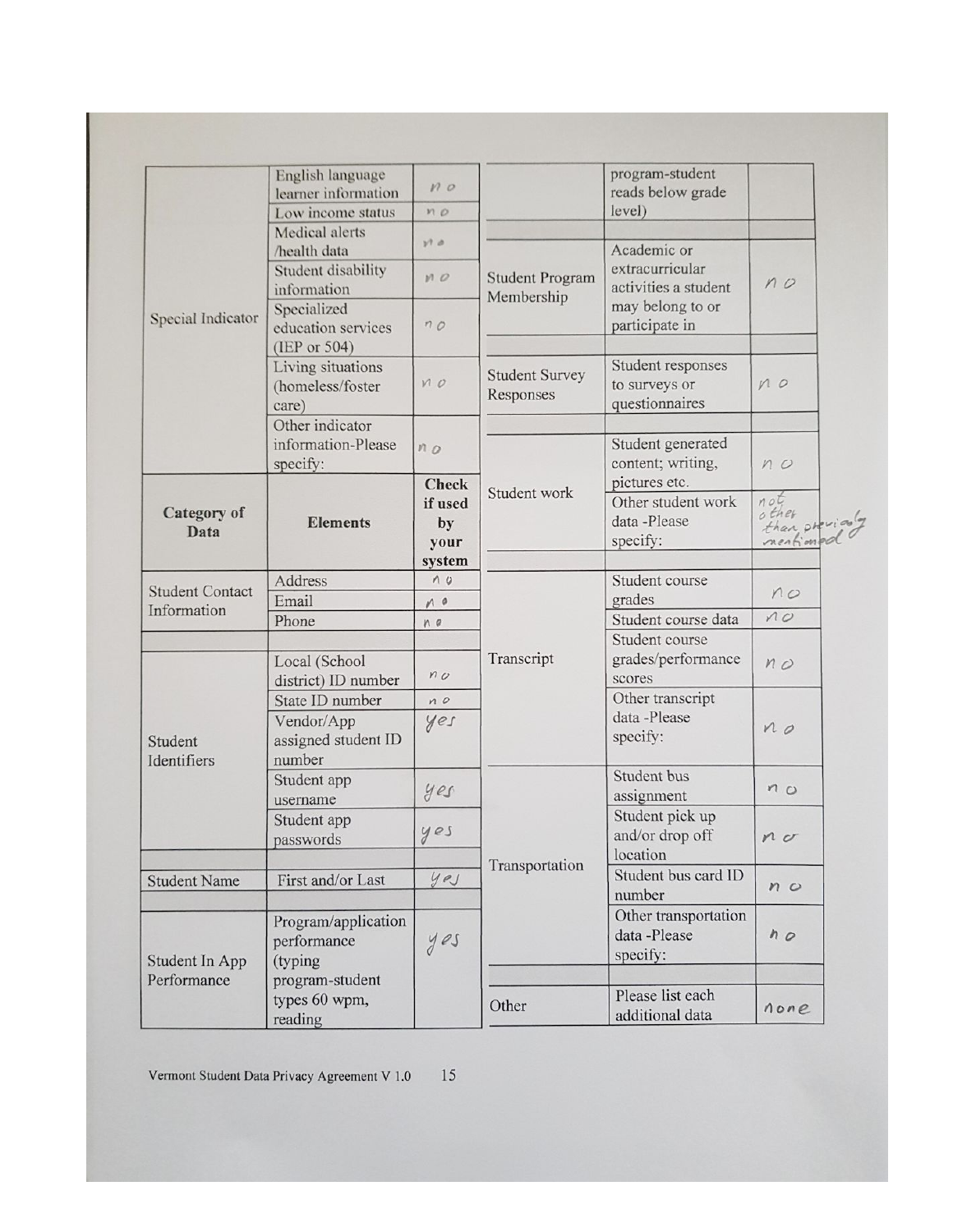| element used,       |  |
|---------------------|--|
| stored or collected |  |
| by your application |  |

No Student Data Collected at this time  $\left| \right|$ ,  $\left| \mathcal{A} \right|$ ,  $\mathcal{A}$ <br>\*Provider shall immediately notify LEA if this designation is no longer applicable.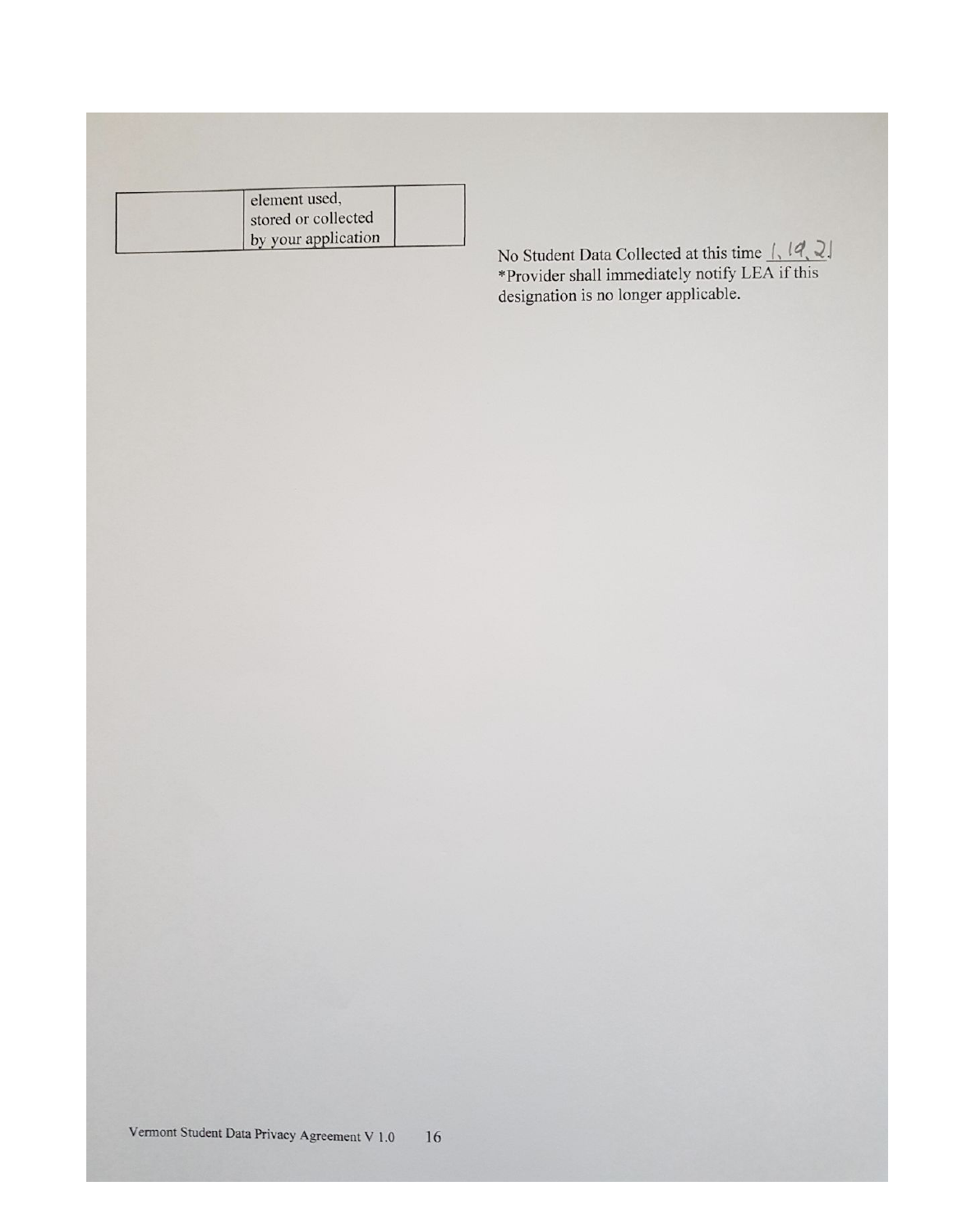### **EXHIBIT "C"**

## **DEFINITIONS**

**De-Identifiable Information (DII):** De-Identification refers to the process by which the Vendor removes or obscures any Personally Identifiable Information ("PII") from student records in a way that removes or minimizes the risk of disclosure of the identity of the individual and information about them.

**Educational Records:** Educational Records are official records, files and data directly related to a student and maintained by the school or local education agency, including but not limited to, records encompassing all the material kept in the student's cumulative folder, such as general identifying data, records of attendance and of academic work completed, records of achievement, and results of evaluative tests, health data, disciplinary status, test protocols and individualized education programs. For purposes of this DPA, Educational Records are referred to as Student Data.

**NIST:** Draft National Institute of Standards and Technology ("NIST") Special Publication Digital Authentication Guideline.

**Operator:** The term "Operator" means the operator of an Internet Website, online service, online application, or mobile application with actual knowledge that the site, service, or application is used primarily for K–12 school purposes and was designed and marketed for K–12 school purposes. For the purpose of the Service Agreement, the term "Operator" is replaced by the term "Provider." This term shall encompass the term "Third Party," as it is found in applicable state statues.

**Personally Identifiable Information (PII):** The terms "Personally Identifiable Information" or "PII" shall include, but are not limited to, student data, metadata, and user or pupil-generated content obtained by reason of the use of Provider's software, website, service, or app, including mobile apps, whether gathered by Provider or provided by LEA or its users, students, or students' parents/guardians. PII includes Indirect Identifiers, which is any information that, either alone or in aggregate, would allow a reasonable person to be able to identify a student to a reasonable certainty. For purposes of this DPA, Personally Identifiable Information shall include the categories of information listed in the definition of Student Data.

**Provider:** For purposes of the Service Agreement, the term "Provider" means provider of digital educational software or services, including cloud-based services, for the digital storage, management, and retrieval of pupil records. Within the DPA the term "Provider" includes the term "Third Party" and the term "Operator" as used in applicable state statutes.

**Pupil Generated Content:** The term "pupil-generated content" means materials or content created by a pupil during and for the purpose of education including, but not limited to, essays, research reports, portfolios, creative writing, music or other audio files, photographs, videos, and account information that enables ongoing ownership of pupil content.

**Pupil Records:** Means both of the following: (1) Any information that directly relates to a pupil that is maintained by LEA and (2) any information acquired directly from the pupil through the use of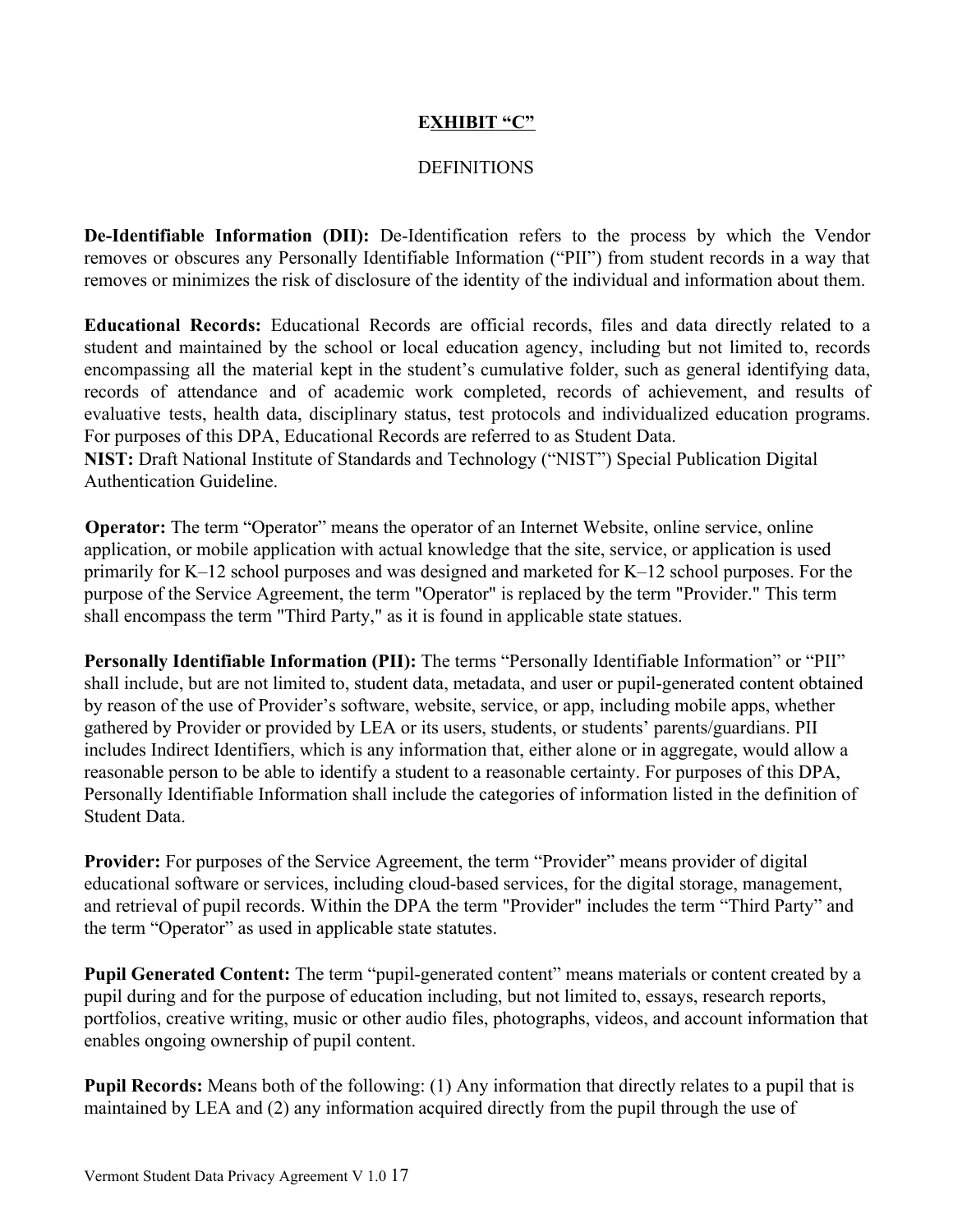instructional software or applications assigned to the pupil by a teacher or other LEA employee. For the purposes of this Agreement, Pupil Records shall be the same as Educational Records, Student Personal Information and Covered Information, all of which are deemed Student Data for the purposes of this Agreement.

**Service Agreement**: Refers to the Contract or Purchase Order to which this DPA supplements and modifies.

**School Official**: For the purposes of this Agreement and pursuant to 34 CFR 99.31 (B), a School Official is a contractor that: (1) Performs an institutional service or function for which the agency or institution would otherwise use employees; (2) Is under the direct control of the agency or institution with respect to the use and maintenance of education records; and (3) Is subject to 34 CFR 99.33(a) governing the use and re-disclosure of personally identifiable information from student records.

**Student Data:** Student Data includes any data, whether gathered by Provider or provided by LEA or its users, students, or students' parents/guardians, that is descriptive of the student including, but not limited to, information in the student's educational record or email, first and last name, home address, telephone number, email address, or other information allowing online contact, discipline records, videos, test results, special education data, juvenile dependency records, grades, evaluations, criminal records, medical records, health records, social security numbers, biometric information, disabilities, socioeconomic information, food purchases, political affiliations, religious information text messages, documents, student identifies, search activity, photos, voice recordings or geolocation information. Student Data shall constitute Pupil Records for the purposes of this Agreement, and for the purposes of Vermont and Federal laws and regulations. Student Data as specified in Exhibit B is confirmed to be collected or processed by the Provider pursuant to the Services. Student Data shall not constitute that information that has been anonymized or de-identified, or anonymous usage data regarding a student's use of Provider's services.

**SDPC (The Student Data Privacy Consortium):** Refers to the national collaborative of schools, districts, regional, territories and state agencies, policy makers, trade organizations and marketplace providers addressing real-world, adaptable, and implementable solutions to growing data privacy concerns.

**Student Personal Information:** "Student Personal Information" means information collected through a school service that personally identifies an individual student or other information collected and maintained about an individual student that is linked to information that identifies an individual student. For purposes of this DPA, Student Personal Information is referred to as Student Data.

**Subscribing LEA:** An LEA that was not party to the original Services Agreement and who accepts the Provider's General Offer of Privacy Terms.

**Sub-processor:** For the purposes of this Agreement, the term "Sub-processor" (sometimes referred to as the "Subcontractor") means a party other than LEA or Provider, who Provider uses for data collection, analytics, storage, or other service to operate and/or improve its software, and who has access to PII.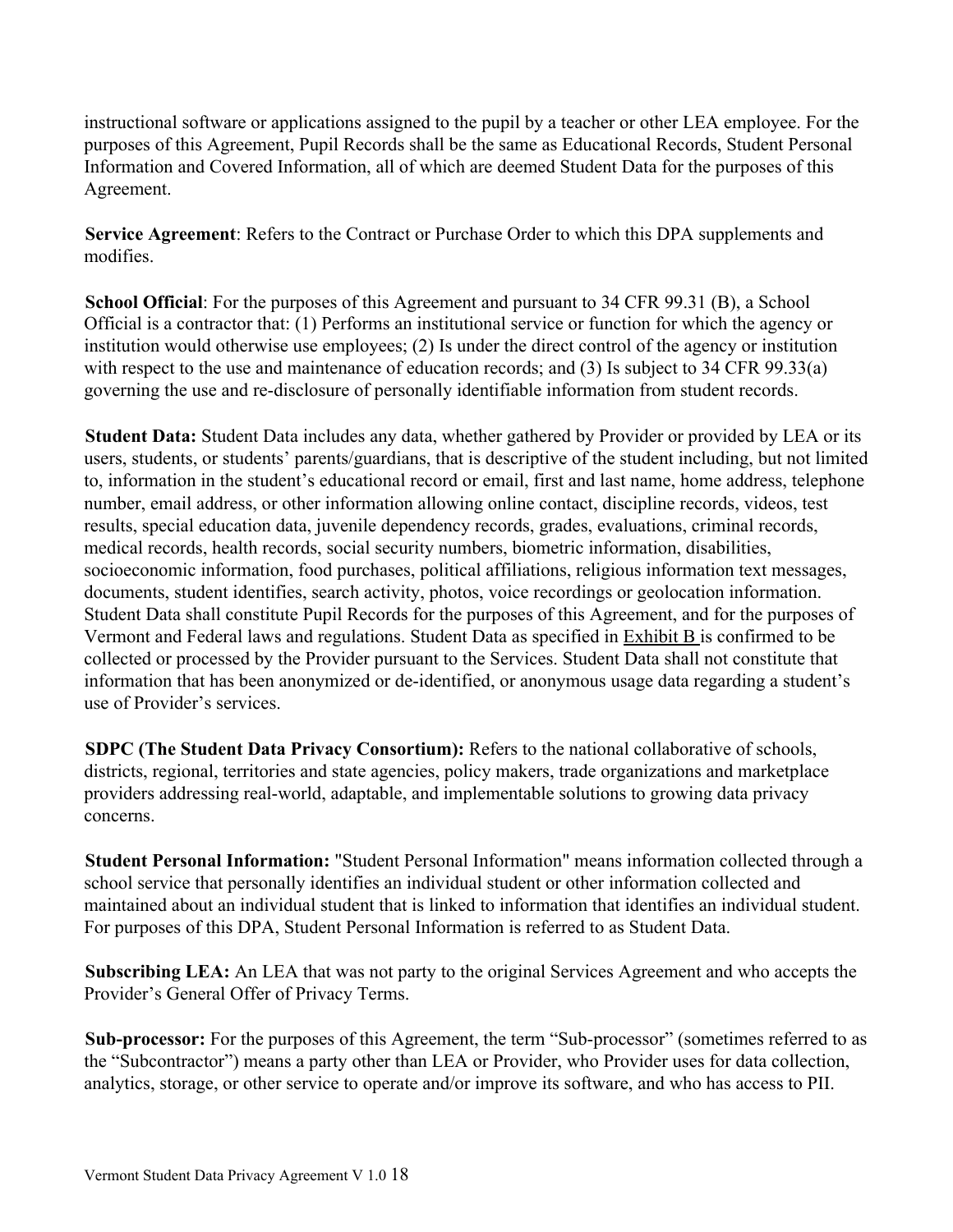**Targeted Advertising**: Targeted advertising means presenting an advertisement to a student where the selection of the advertisement is based on student information, student records or student generated content or inferred over time from the usage of the Provider's website, online service or mobile application by such student or the retention of such student's online activities or requests over time.

**Third Party**: The term "Third Party" means a provider of digital educational software or services, including cloud-based services, for the digital storage, management, and retrieval of pupil records. However, for the purpose of this Agreement, the term "Third Party" when used to indicate the provider of digital educational software or services is replaced by the term "Provider."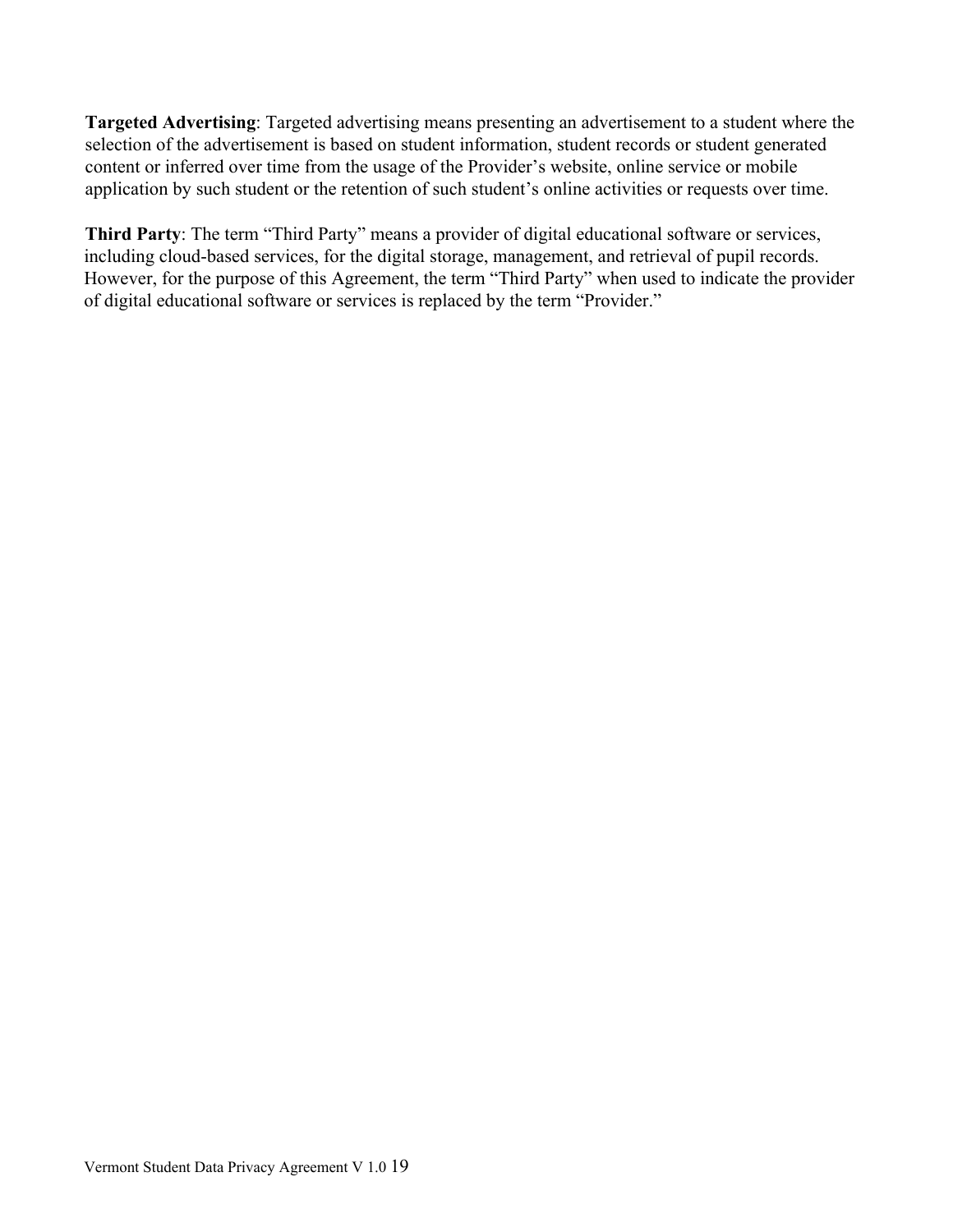## **EXHIBIT "D"**

## DIRECTIVE FOR DISPOSITION OF DATA

[Name or District or LEA] directs [Name of Company] to dispose of data obtained by Company pursuant to the terms of the Service Agreement between LEA and Company. The terms of the Disposition are set forth below:

| <b>Extent of Disposition</b>                                                               | Partial. The categories of data to be disposed of are.<br>as follows:                                                                                                                                                                      |
|--------------------------------------------------------------------------------------------|--------------------------------------------------------------------------------------------------------------------------------------------------------------------------------------------------------------------------------------------|
| Disposition shall be: COMPLETE                                                             | [INSERT CATEGORIES]                                                                                                                                                                                                                        |
|                                                                                            | Complete. Disposition extends to all categories of data.                                                                                                                                                                                   |
|                                                                                            |                                                                                                                                                                                                                                            |
| <b>Nature of Disposition</b>                                                               | Destruction or deletion of data.                                                                                                                                                                                                           |
| Disposition shall be by: DELETION<br><b>OF DATA</b>                                        | Transfer of data. The data shall be transferred as set<br>forth in an attachment to this Directive. Following<br>confirmation from LEA that data was successfully<br>transferred, Provider shall destroy or delete all applicable<br>data. |
|                                                                                            |                                                                                                                                                                                                                                            |
| <b>Timing of Disposition</b>                                                               | As soon as commercially practicable                                                                                                                                                                                                        |
| Data shall be disposed of by<br>the following date: As soon<br>as commercially practicable | By (Insert Date)<br>[Insert special instructions.]                                                                                                                                                                                         |

Authorized Representative of LEA Date

 $\mathcal{L}_\text{max}$  , and the set of the set of the set of the set of the set of the set of the set of the set of the set of the set of the set of the set of the set of the set of the set of the set of the set of the set of the

 $C.C$ Steen 1.19.21

Verification of Disposition of Data Date by Authorized Representative of Provider Mangahigh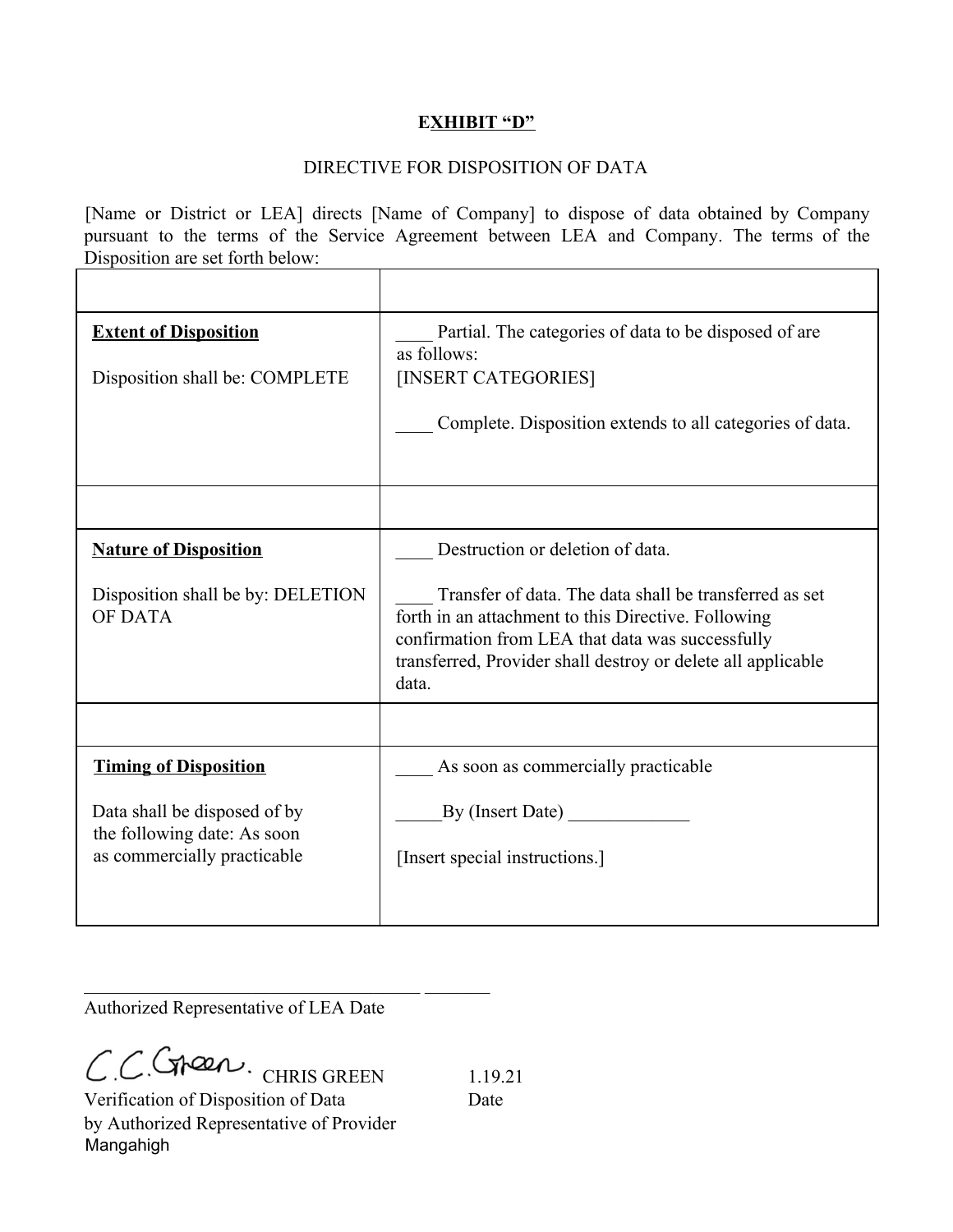Vermont Student Data Privacy Agreement V 1.0 20 Authorized Representative of Company Date

## **OPTIONAL EXHIBIT "E" GENERAL OFFER OF PRIVACY TERMS**

#### **1**. **Offer of Terms**

Provider offers the same privacy protections found in this DPA between it and the LEA to any other school district ("Subscribing LEA") who accepts this General Offer though its signature below. The Provider agrees that the information on the next page will be replaced throughout the Agreement with the information specific to the Subscribing LEA filled on the next page for the Subscribing LEA. This General Offer shall extend only to privacy protections and Provider's signature shall not necessarily bind Provider to other terms, such as price, term, or schedule of services, or to any other provision not addressed in this DPA. The Provider and the Subscribing LEA may also agree to change the data provide by LEA to the Provider to suit the unique needs of the Subscribing LEA. The Provider may withdraw the General Offer in the event of: (1) a material change in the applicable privacy statues; (2) a material change in the services and products subject listed in the Originating Service Agreement; or three (3) years after the date of Provider's signature to this Form. Provider shall notify the LEA in the event of any withdrawal so that this information may be transmitted to the Subscribing LEAs.

Mangahigh

 $_{\text{BY}}$  CCC traen.<br>Date: 1.19.21

Printed Name: CHRIS GREEN Title/Position:North America Schools Manager

#### **2**. **Subscribing LEA**

A Subscribing LEA, by signing a separate Service Agreement with Provider, and by its signature below, accepts the General Offer of Privacy Terms. The Subscribing LEA's individual information is contained on the next page. The Subscribing LEA and the Provider shall therefore be bound by the same terms of this DPA.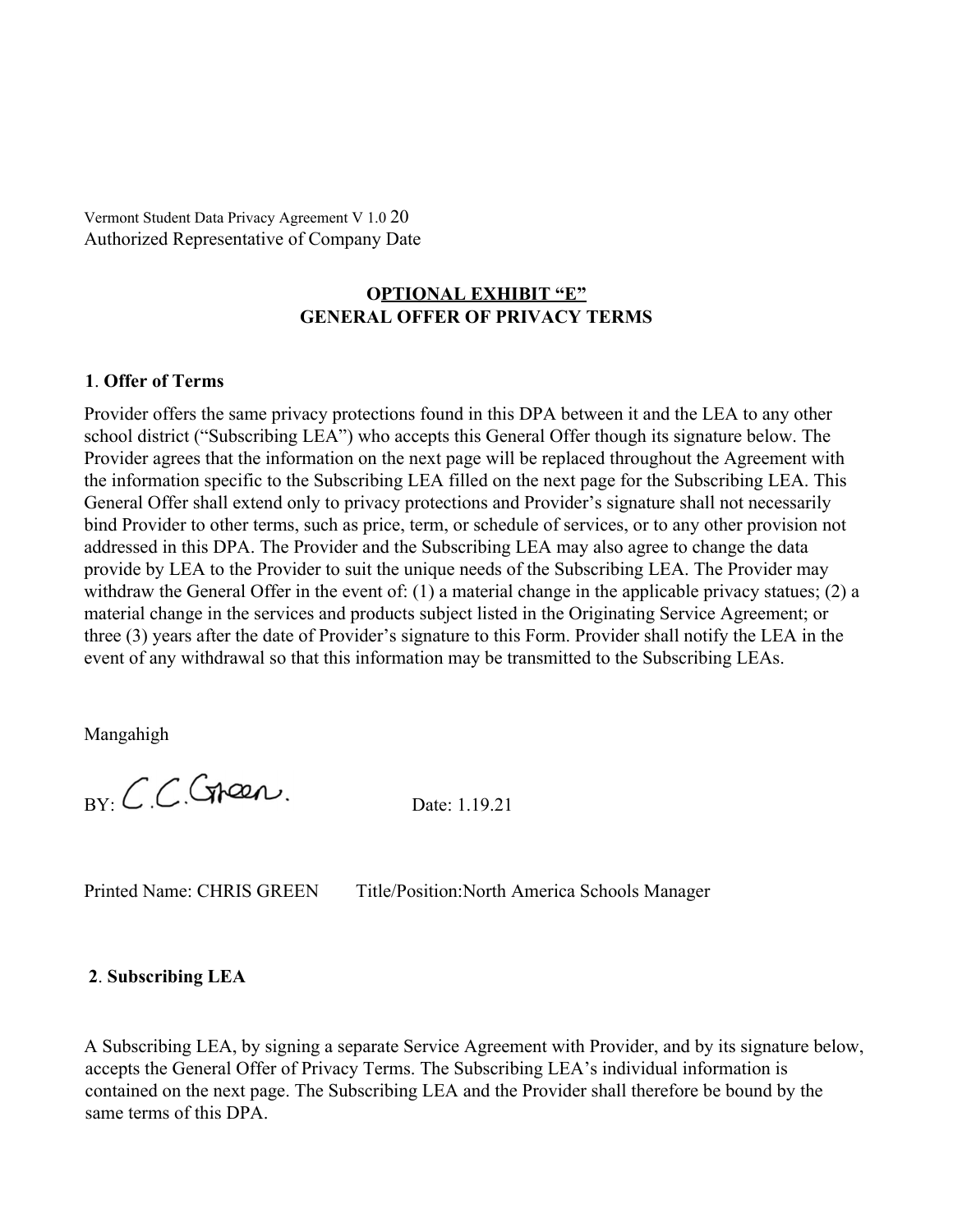| BY:           | Date:           |
|---------------|-----------------|
|               |                 |
|               |                 |
|               |                 |
| Printed Name: | Title/Position: |

# Vermont Student Data Privacy Agreement V 1.0 21 **EXHIBIT "F" DATA SECURITY REQUIREMENTS**

# [INSERT ADDITIONAL DATA SECURITY REQUIREMENTS HERE]

NONE

00618-00001/4286742.1